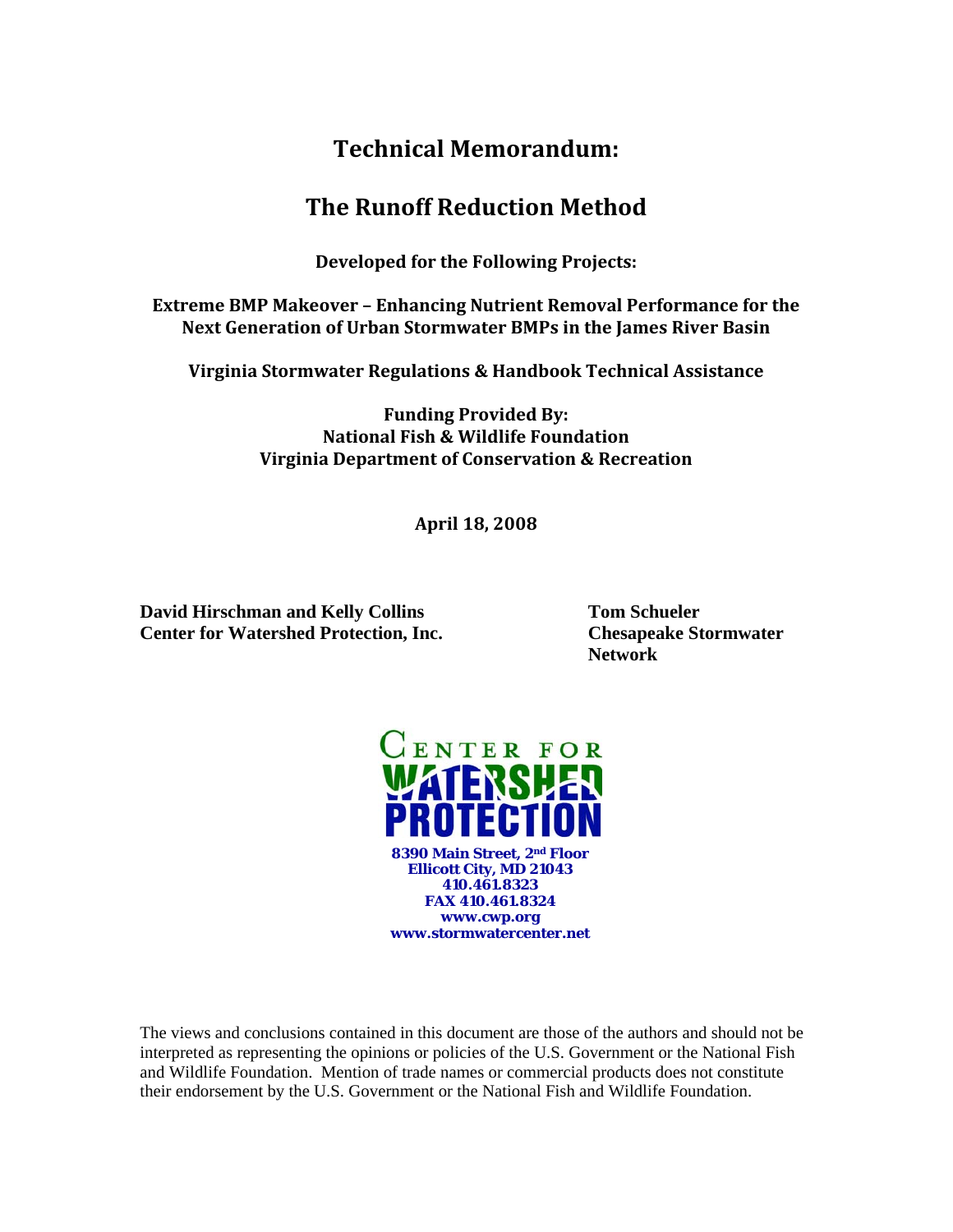# **List Of Acronyms**

| <b>BMP</b>     | best management practice                         |
|----------------|--------------------------------------------------|
| <b>CDA</b>     | contributing drainage area                       |
| <b>CSN</b>     | <b>Chesapeake Stormwater Network</b>             |
| <b>CWP</b>     | Center for Watershed Protection, Inc.            |
| <b>DCR</b>     | Virginia Department of Conservation & Recreation |
| ED             | extended detention                               |
| <b>EMC</b>     | event mean concentration                         |
| <b>ESD</b>     | environmental site design                        |
| IC             | impervious cover                                 |
| <b>HSG</b>     | hydrologic soil group                            |
| <b>LID</b>     | low impact development                           |
| <b>NPRPD</b>   | National Pollutant Removal Performance Database  |
| <b>NSQD</b>    | <b>National Stormwater Quality Database</b>      |
| P-index        | phosphorus index for soils                       |
| <b>PR</b>      | pollutant removal                                |
| Q <sub>3</sub> | $75th$ percentile value – or third quartile      |
| <b>RR</b>      | runoff reduction                                 |
| <b>SA</b>      | surface area                                     |
| <b>SNDS</b>    | stormwater nutrient design supplement            |
| TN             | total nitrogen                                   |
| <b>TP</b>      | total phosphorus                                 |
| TR             | total (mass) removal                             |
| Tv             | treatment volume                                 |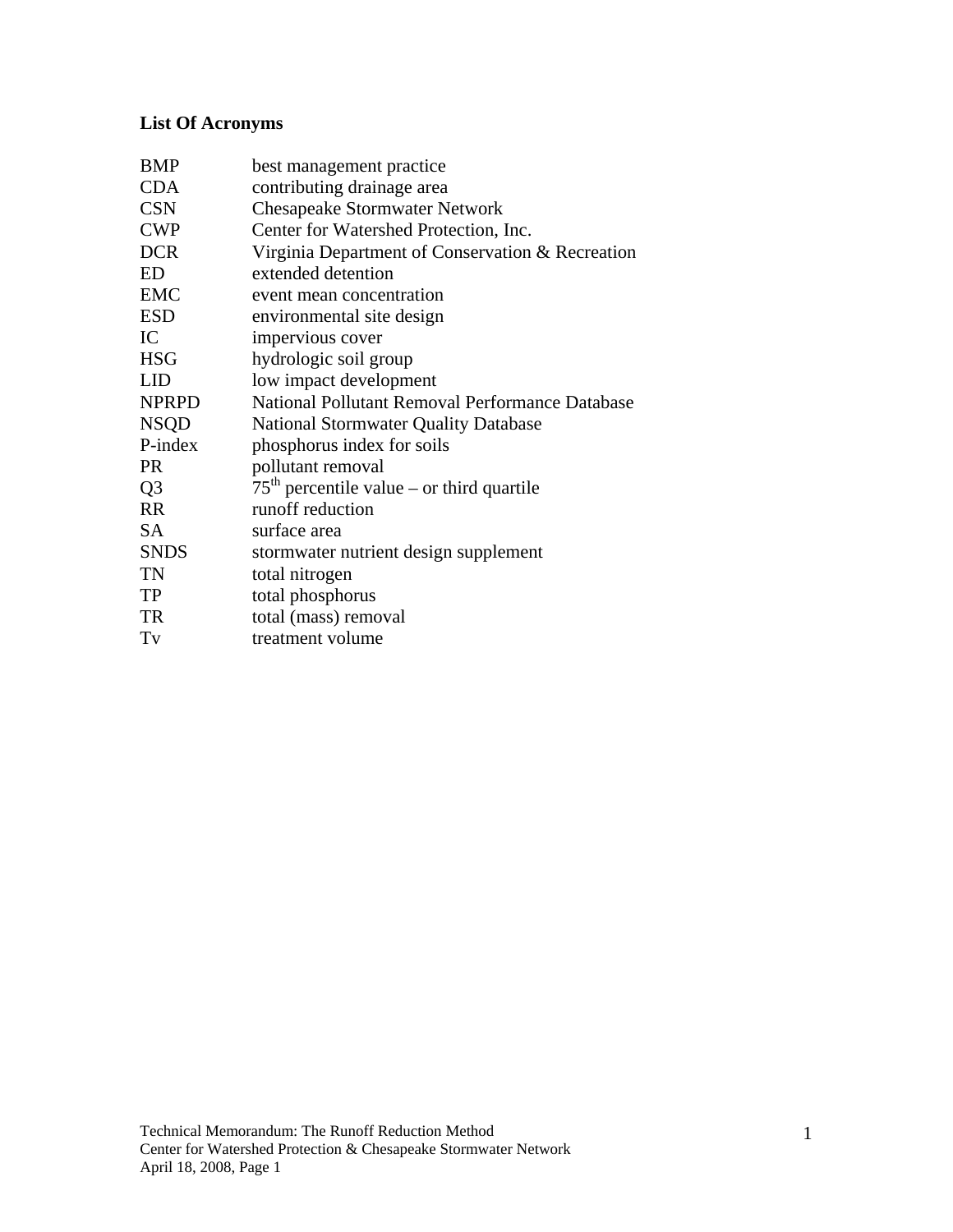### **1. INTRODUCTION & BACKGROUND**

Through the convergence of various projects, the Center for Watershed Protection, Inc. (CWP) and the Chesapeake Stormwater Network (CSN) have been working to articulate the next generation of stormwater best management practices (BMPs) in the Chesapeake Bay Watershed. These practices must have the following characteristics:

- Achieve superior pollutant removal performance compared to current practices, particularly for the removal of nutrients.
- Support nutrient reduction targets outlined in Tributary Strategies.
- Be accessible and understandable to design professionals who prepare plans and local government staff who review them.
- Offer a broader menu of BMPs, including both conventional and innovative practices.
- Be based on sound science and the most up-to-date research on BMP design and performance.
- Address, through design features, long-term maintenance obligations.

CWP and CSN are collaborating on this work through the following projects:

Extreme BMP Makeover: Enhancing the Nutrient Removal Performance of the Next Generation of Urban Stormwater BMPs in the James River Watershed This multi-year effort is supported by a grant from the National Fish and Wildlife Foundation (NFWF). The project aims to collect the best stormwater BMP science and apply to the creation of a Stormwater Nutrient Design Supplement (SNDS). Several "Early Adopter" communities within the James River Basin will apply various components of the SNDS and provide feedback to improve BMP design and implementation. The project also includes training for design professionals and local government staff, and dissemination of the SNDS to communities in the James River Basin and Chesapeake Bay Watershed.

Besides CWP and CSN, project partners include the James River Association and the Hampton Roads Planning District Commission. The project will continue through 2010

#### Technical Assistance for Virginia Stormwater Management Regulations & Handbook

As a related project, CWP and CSN are working with the Virginia Department of Conservation & Recreation (DCR) on the development of technical support material for the updated stormwater regulations and handbook. The technical part of this work focuses on the creation of a "Runoff Reduction Method" for compliance with proposed regulations for new development and redevelopment. CWP and CSN are also participating in several site design charettes around the State to introduce the method and apply it on a trial basis to various real-world site plans. These charettes are sponsored by DCR and the Virginia Chapter of the American Society of Civil Engineers.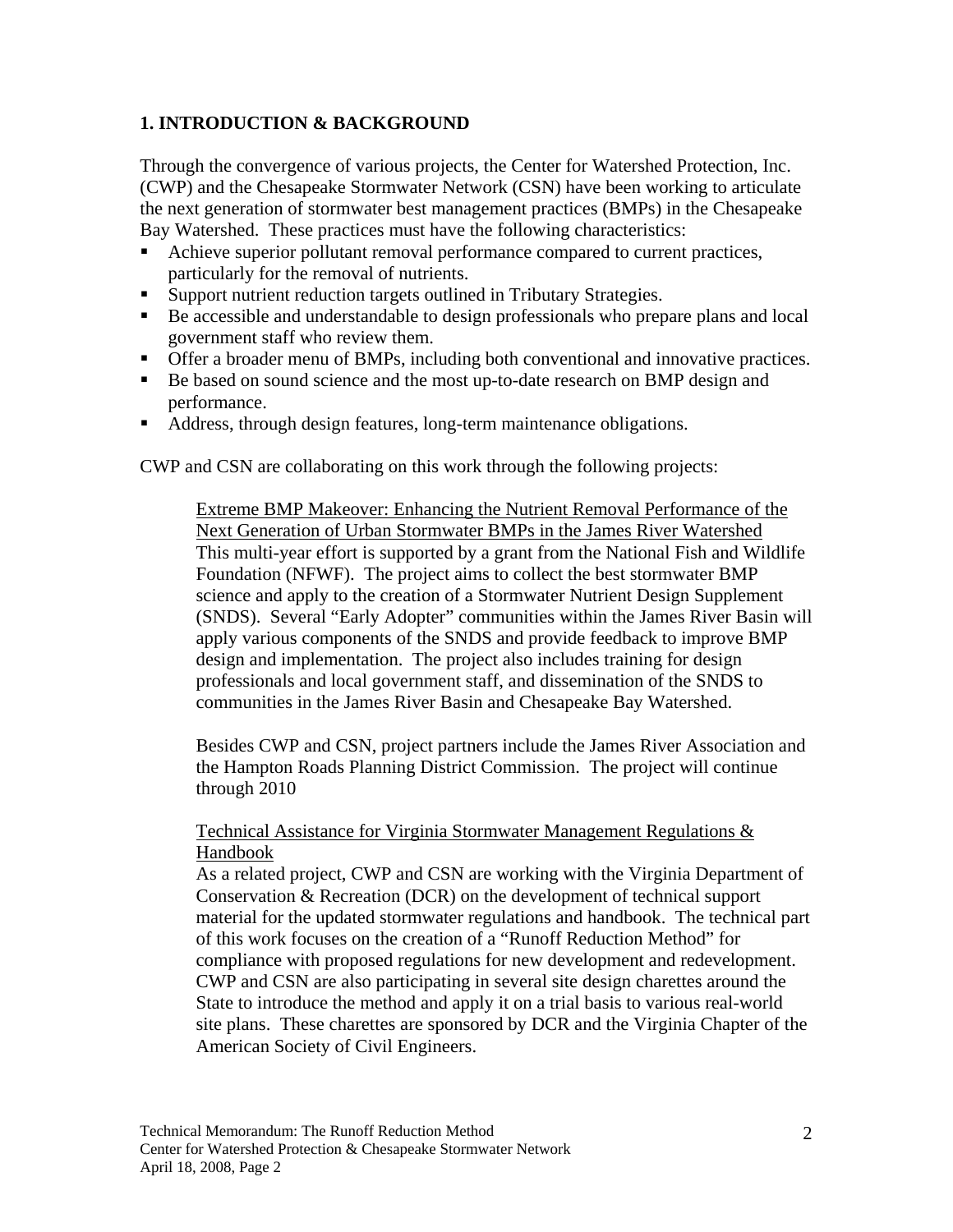National Pollutant Removal Performance Database, Version 3 Over the years, CWP has been active in compiling and analyzing BMP pollutant removal performance data from research across the nation. CWP's National Pollutant Removal Performance Database was one of the first efforts in the country to systematically compile this type of data. Version 2 of the database (Winer, 2000) consisted of 139 individual BMP performance studies published through 2000. The database was recently updated to include an additional 27 studies published through 2006 (CWP, 2007).

These three projects will be instrumental in bringing research, field experience, and stakeholder involvement together to define key elements for future BMP design and implementation. This technical memorandum is the first step in the process. The memorandum outlines the results of BMP research and distills this information into a framework that can be used by design professionals and plan reviewers to verify compliance with proposed stormwater regulations in Virginia. The resulting "Runoff Reduction Method" is a system that incorporates site design, stormwater management planning, and BMP selection to develop the most effective stormwater approach for a given site.

Following the release of this memorandum, work will continue on both the Extreme BMP Makeover and Virginia DCR projects. This work will involve continued vetting the method with various stakeholder groups and technical advisory committees, conducting a field study of BMPs, developing the SNDS, conducting trainings on BMP design, installation, and maintenance, and disseminating the results within the James River and Chesapeake Bay watersheds. DCR will also continue with its process to update the stormwater regulations and handbook, with the assistance of various technical advisory committees.

One particular emphasis for future work will be to define how water quality and quantity criteria can be integrated in the BMP computation and design process. The current version of this technical memorandum outlines a method to account for water quality (nutrient) reductions. However, "full" stormwater compliance at a site includes other components, such as channel protection and flood control. CWP will be working with DCR and other stakeholders to help better define the relationship between quality and quantity, and future versions of this memorandum will include proposed methods.

The technical memorandum includes the following sections:

- 1. Introduction & Background: A brief review of the project background and framework.
- 2. The Runoff Reduction Method A Three-Step Process for Better Stormwater Design: An overview of the rational and process outlined in the Runoff Reduction Method.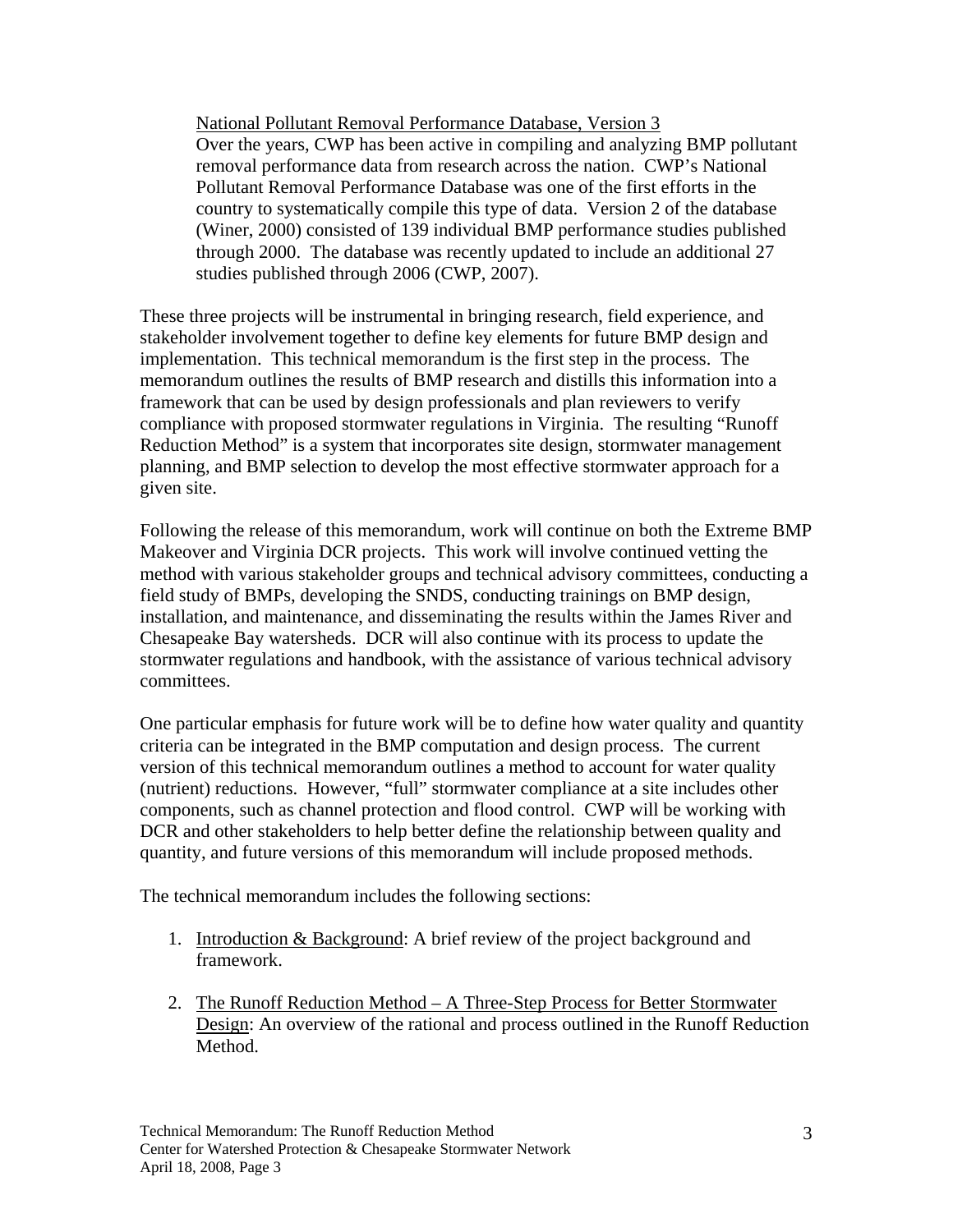- 3. Documenting Runoff Reduction (RR) and Pollutant Removal (PR) Capabilities of BMPs: Key definitions and data tables to assign RR and PR values to BMPs.
- 4. Site-Based Nutrient Load Limits: A brief description of Virginia's proposed approach to stormwater compliance based on Tributary Strategy goals.
- 5. Runoff Coefficients Moving Beyond Impervious Cover: An introduction to new runoff coefficients to better reflect land cover conditions that affect water quality.
- 6. Treatment Volume The Common Currency for Site Compliance: An introduction to the Treatment Volume computation and rational.
- 7. Runoff Reduction Practices: A brief explanation of the research basis for assigning runoff reduction rates to BMPs.
- 8. Pollutant Removal Practices: Similar to Section 7, a brief explanation of the research basis for assigning pollutant removal rates to BMPs.
- 9. Level 1 and 2 Design Factors Accountability for Better BMP Design: The resources and reasoning for identifying design factors that lead to better BMP performance.

Appendix A: BMP Planning Spreadsheet & Guidelines Appendix B: Derivation of Runoff Reduction Rates for Select BMPs [Appendix C: Derivation of EMC Pollutant Removal Rates for Select BMPs](#page-25-0) Appendix D: Level 1 & 2 BMP Design Factors Appendix E: Minimum Criteria for Selected ESD Practices Appendix F: BMP Research Summary Tables Appendix G: Derivation of Event Mean Concentrations for Virginia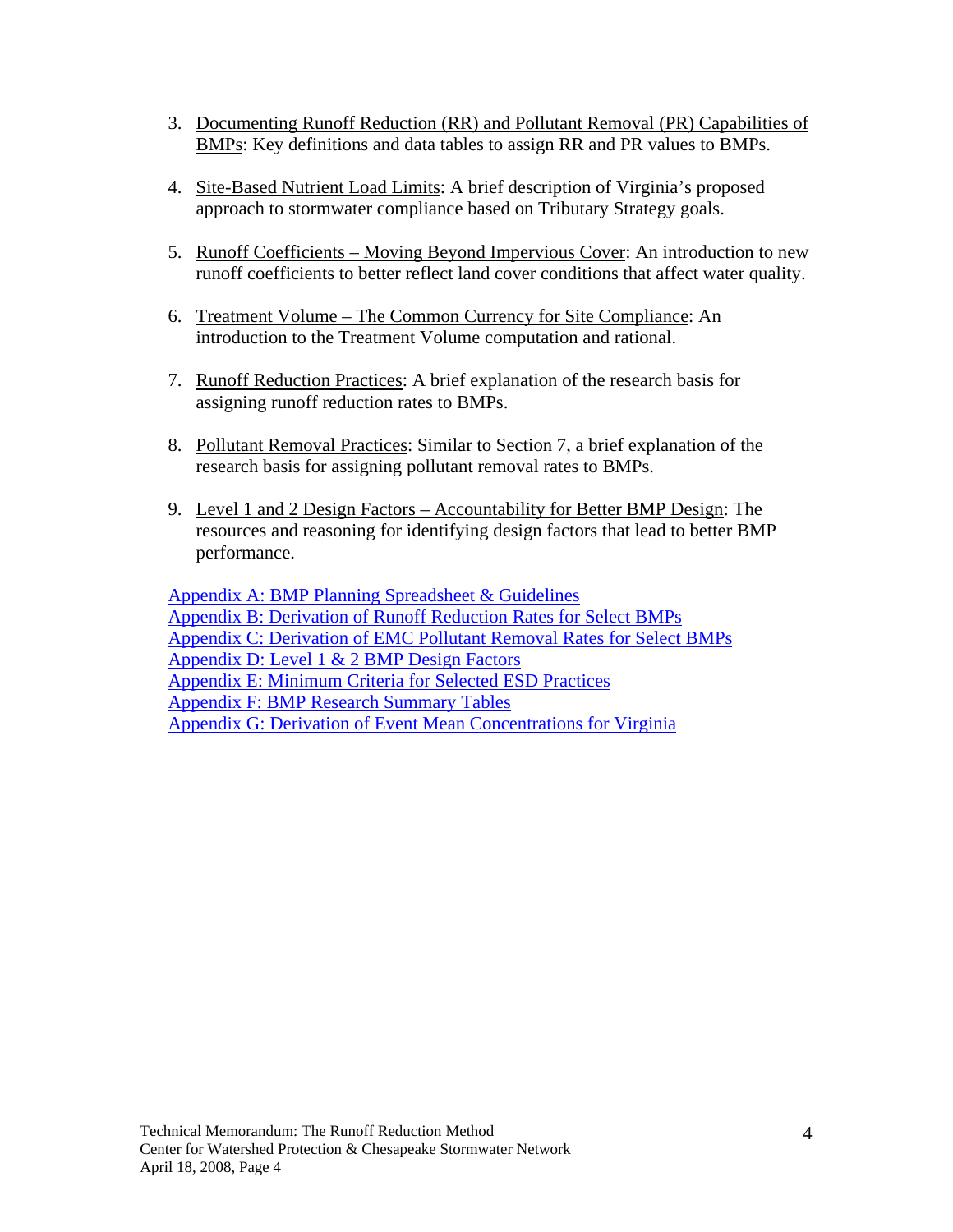#### **2. THE RUNOFF REDUCTION METHOD: A THREE-STEP PROCESS FOR BETTER STORMWATER DESIGN**

The Runoff Reduction Method ("RR Method") was developed in order to promote better stormwater design and as a tool for compliance with Virginia's proposed regulations. There several shortcomings to existing stormwater design practices that the method seeks to overcome:

- Levelling the BMP Playing Field: The suite of BMPs that can be used to comply with the existing regulations is limited to those listed in the *Virginia Stormwater Management Handbook*. For many site designers, this leaves out many innovative practices that have proven effective at reducing runoff volumes and pollutant loads. In particular, good site design practices, that reduce stormwater impacts through design techniques, are not "credited" in the existing system. The RR Method puts conventional and innovative BMPs on a level playing field in terms of BMP selection and site compliance.
- Meeting the Big-Picture Goals: The existing stormwater compliance system does not meet Tributary Strategy goals for urban land. As sites are developed, the total urban land load increases at a rate that exceeds urban land targets. The RR Method uses better science and BMP specifications to help with the job of incrementally attaining the Tributary Strategy goals for phosphorus and nitrogen.
- Beyond Impervious Cover: Existing computation procedures use impervious cover as the sole indicator of a site's water quality impacts. More recent research indicates that a broad range of land covers – including forest, disturbed soils, and managed turf – are significant indicators of water quality and the health of receiving streams. The RR Method accounts for these land covers and provides built-in incentives to protect or restore forest cover and reduce impervious cover and disturbed soils.
- Towards Total BMP Performance: The current system for measuring BMP effectiveness is based solely on the pollutant removal functions of the BMP, but does not account for a BMP's ability to reduce the overall volume of runoff. Recent research has shown that BMPs are quite variable in terms of runoff reduction, and that some are quite promising. Runoff reduction has benefits beyond pollutant load reductions. BMPs that reduce runoff volumes can do a better job of replicating predevelopment hydrologic conditions, protecting downstream channels, recharging groundwater, and, in some cases, reducing overbank (or "nuisance") flooding conditions. The RR Method uses recent research on runoff reduction to better gage total BMP performance.
- Accountability for Design: Currently, it can be difficult for site designers and plan reviewers to verify BMP design features – such as sizing, pretreatment, and vegetation – that should be included on stormwater plans in order to achieve a target level of pollutant removal. Clearly, certain BMP design features either enhance or diminish overall pollutant removal performance. The RR Method provides clear guidance that links design features with performance by distinguishing between "Level 1" and "Level 2" designs.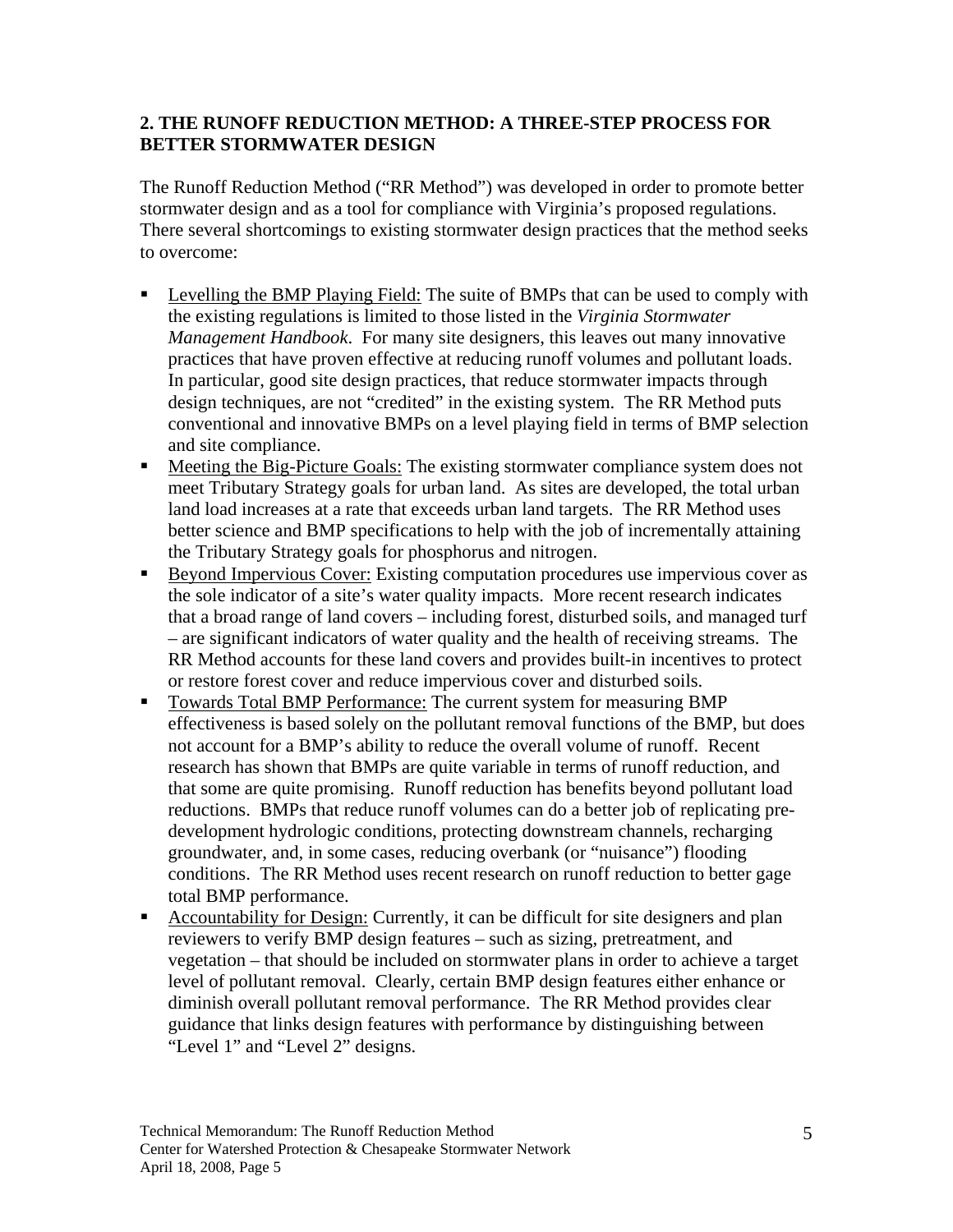The RR Method relies on a three-step compliance procedure, as described below.

Step 1: Apply Site Design Practices to Minimize Impervious Cover, Grading and Loss of Forest Cover. This step focuses on implementing Environmental Site Design (ESD) practices during the early phases of site layout. The goal is to minimize impervious cover and mass grading, and maximize retention of forest cover, natural areas and undisturbed soils (especially those most conducive to landscape-scale infiltration). The RR Method uses a spreadsheet to compute runoff coefficients for forest, disturbed soils, and impervious cover and to calculate a site-specific target treatment volume and phosphorus load reduction target.

Step 2: Apply Runoff Reduction (RR) Practices. In this step, the designer experiments with combinations of nine Runoff Reduction practices on the site. In each case, the designer estimates the area to be treated by each Runoff Reduction practice to incrementally reduce the required treatment volume for the site. The designer is encouraged to use Runoff Reduction practices in series within individual drainage areas (such as rooftop disconnection to a grass swale to a bioretention area) in order to achieve a higher level of runoff reduction.

Step 3: Compute Pollutant Removal (PR) By Selected BMPs. In this step, the designer uses the spreadsheet to see whether the phosphorus load reduction has been achieved by the application of Runoff Reduction practices. If the target phosphorus load limit is not reached, the designer can select additional, conventional BMPs -- such as filtering practices, wet ponds, and stormwater wetlands -- to meet the remaining load requirement.

In reality, the process is iterative for most sites. When compliance cannot be achieved on the first try, designers can return to prior steps to explore alternative combinations of Environmental Site Design, Runoff Reduction practices, and Pollutant Removal practices to achieve compliance.

A possible Step 4 would involve paying an offset fee (or fee-in-lieu payment) to compensate for any load that cannot feasibly be met on particular sites. The local government or program authority would need to have a watershed or regional planning structure for stormwater management in order to make this option available for sites within the jurisdiction. The fee would be based on the phosphorus "deficit" – that is, the difference between the target reduction and the actual site reduction after the designer makes his or her best effort to apply Runoff Reduction and Pollutant Removal practices. A related, but simpler option would be to allow a developer to conduct an off-site mitigation project in lieu of full on-site compliance.

**Figure 1** illustrates the step-wise compliance process described above, and **Table 1**  includes a list of site design and stormwater practices that can be used for each step.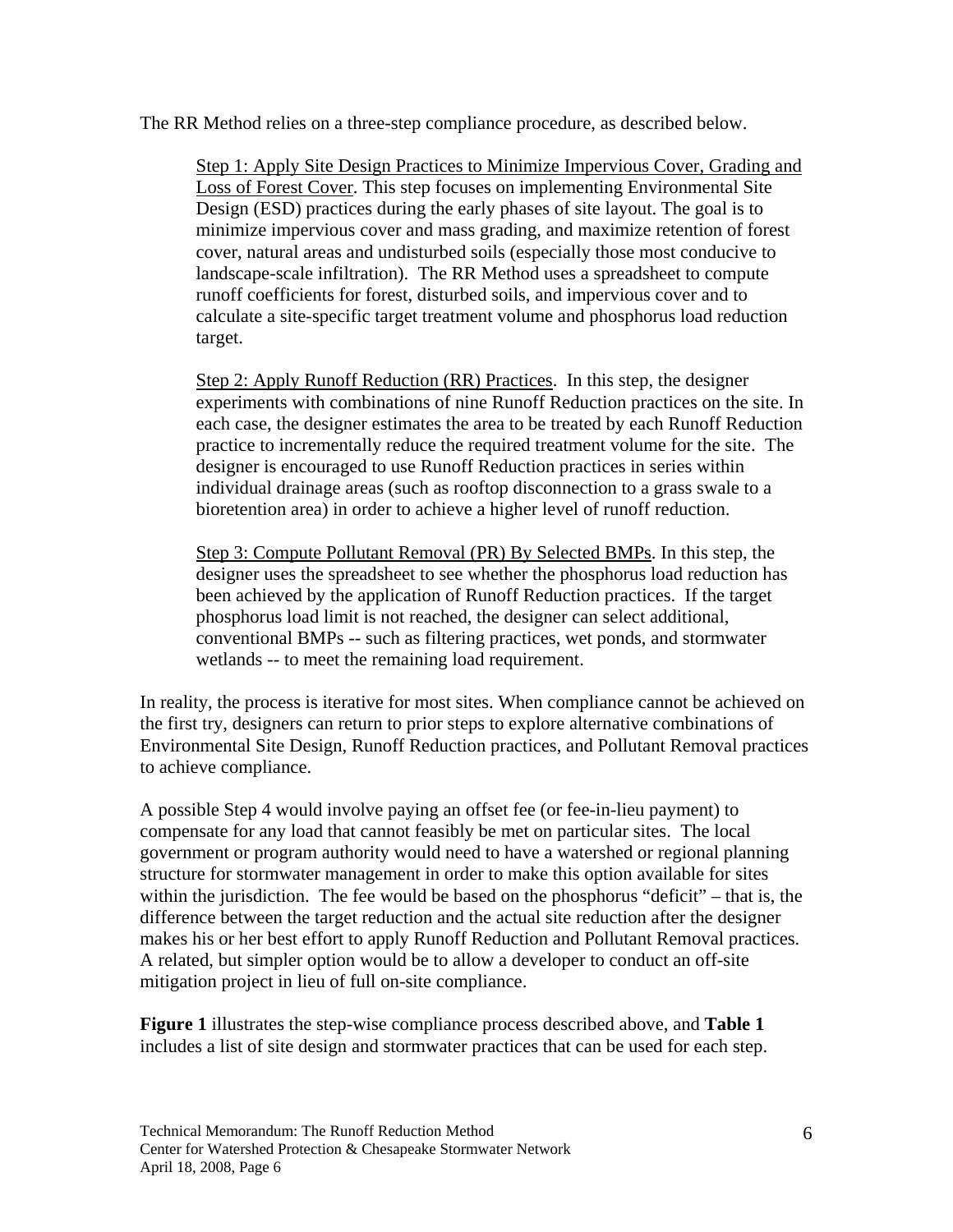

**Figure 1. Step-Wise Process for Site Compliance**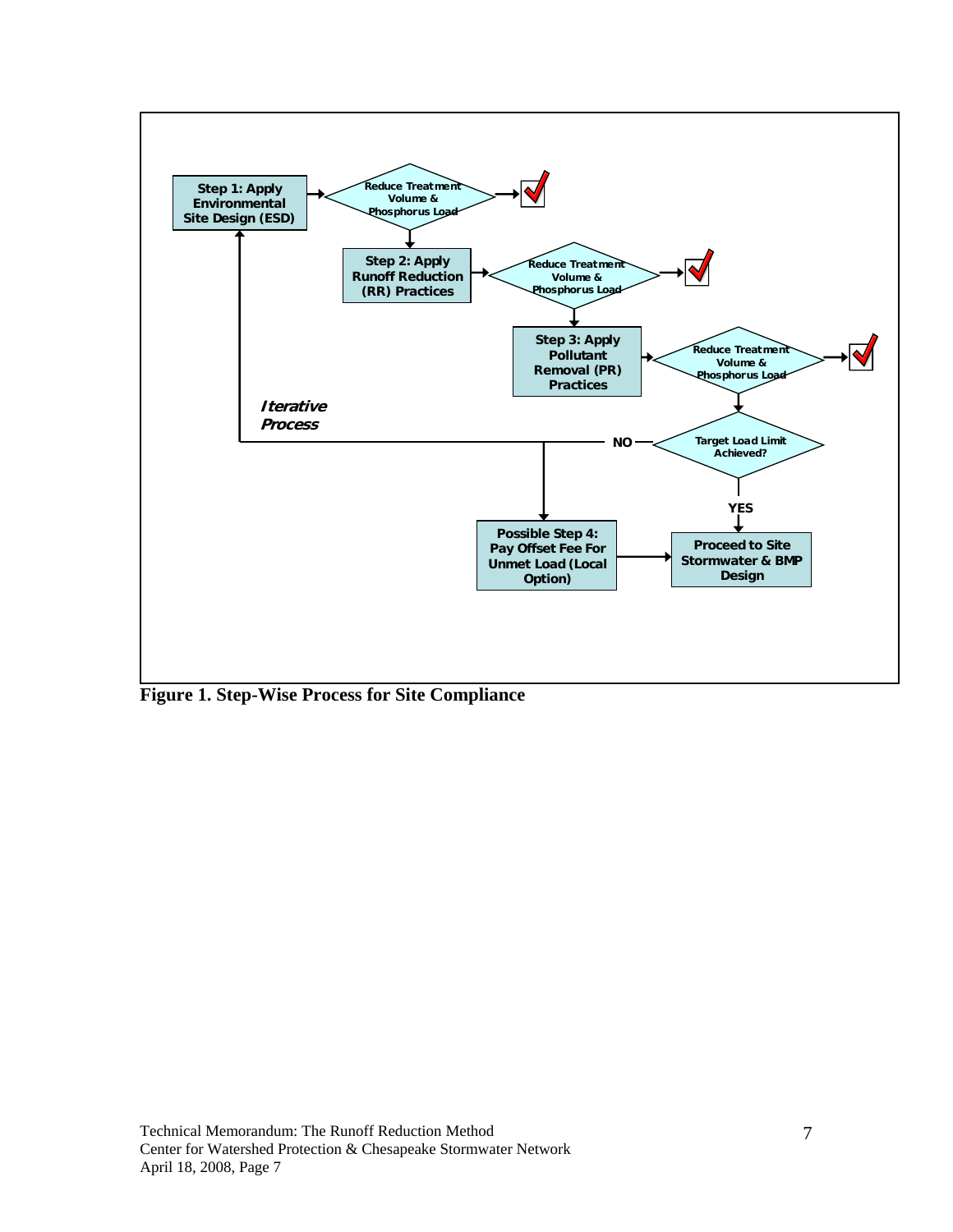| <b>Table 1. Practices Included in the Runoff Reduction Method</b> |                                                                                    |                                  |  |
|-------------------------------------------------------------------|------------------------------------------------------------------------------------|----------------------------------|--|
| <b>Step 1: Environmental</b>                                      | <b>Step 2: Runoff Reduction</b>                                                    | <b>Step 3: Pollutant Removal</b> |  |
| <b>Site Design (ESD)</b>                                          | (RR) Practices                                                                     | (PR) Practices                   |  |
| <b>Forest Conservation</b>                                        | <b>Sheetflow to Conserved</b>                                                      | <b>Filtering Practice</b>        |  |
|                                                                   | Open Space                                                                         |                                  |  |
| <b>Site Reforestation</b>                                         | Rooftop Disconnection:                                                             | <b>Constructed Wetland</b>       |  |
|                                                                   | Simple                                                                             | Wet Swale                        |  |
| Soil Restoration (combined)                                       | To Soil Amendments<br>٠                                                            | Wet Pond                         |  |
| with or separate from                                             | To Rain Garden or Dry                                                              |                                  |  |
| rooftop disconnection)                                            | Well                                                                               |                                  |  |
|                                                                   | To Rain Tank or Cistern                                                            |                                  |  |
| Site Design to Minimize                                           | Green Roof                                                                         |                                  |  |
| Impervious Cover & Soil                                           | <b>Grass Channels</b>                                                              |                                  |  |
| Disturbance                                                       | <b>Permeable Pavement</b>                                                          |                                  |  |
|                                                                   | <b>Bioretention</b>                                                                |                                  |  |
|                                                                   | Dry Swale (Water Quality Swale)                                                    |                                  |  |
|                                                                   | Infiltration                                                                       |                                  |  |
|                                                                   | Extended Detention (ED) Pond                                                       |                                  |  |
|                                                                   | Practices in shaded cells achieve both Runoff Reduction (RR) and Pollutant Removal |                                  |  |

*(PR) functions, and can be used for Steps 2 and 3 depicted in Figure 1. See Appendices B and C for documentation.* 

### **3. DOCUMENTING RUNOFF REDUCTION (RR) & POLLUTANT REMOVAL (PR) CAPABILITIES OF BMPs**

CWP and CSN made a significant effort to identify the capabilities of various BMPs to reduce overall runoff volume (Runoff Reduction) in addition to pollutant concentrations (Pollutant Removal). Since various terms are used in this technical memorandum, it is useful to supply some definitions for the purpose of their use within this document.

- **Runoff Reduction (RR)** is defined as the total annual runoff volume reduced through canopy interception, soil infiltration, evaporation, transpiration, rainfall harvesting, engineered infiltration, or extended filtration.
- *Event Mean Concentration (EMC)* is defined as the average concentration of a pollutant in runoff for a monitored storm event.
- **Pollutant Removal (PR)** is defined as the change in EMC as runoff flows into and out of a BMP. Pollutant removal is accomplished via processes such as settling, filtering, adsorption, and biological uptake. This does not account for changes in the overall volume of runoff entering and leaving the BMP.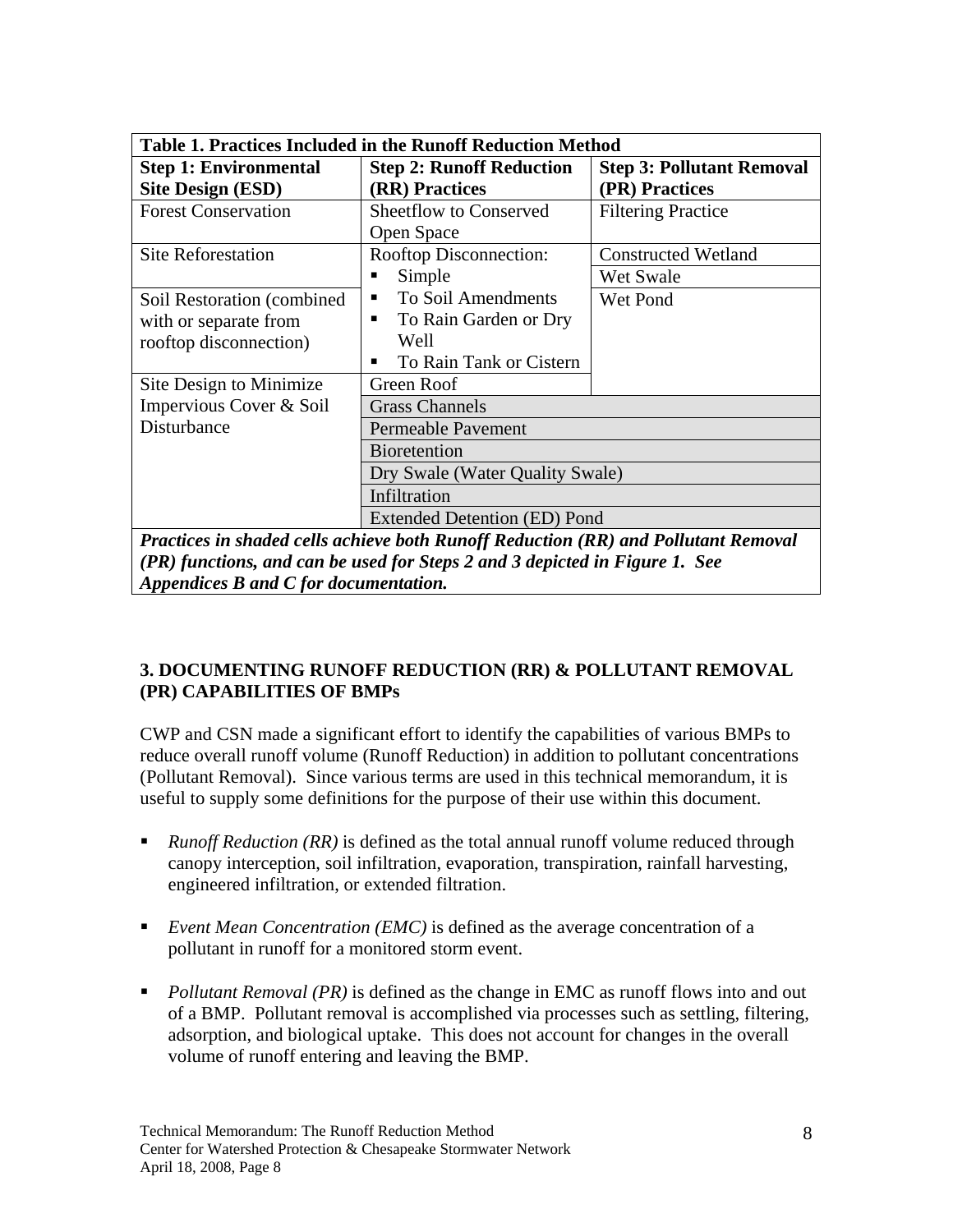- *Total Removal* (TR) is the nutrient mass reduction, which is the product of both Runoff Reduction (RR) and Pollutant Removal (PR).
- *Eligibility Criteria* are defined as design factors such as sizing, pretreatment, flow path geometry, vegetative condition, and treatment processes – that allow a BMP to achieve the RR and PR rates assigned in this document.

**Tables 2** and **3** provide a comparative summary of how the combination of Runoff Reduction and Pollutant Removal translate into Total Removal for the range of practices. **Table 2** addresses the values for Total Phosphorus (TP) and **Table 3** for Total Nitrogen (TN). Details on the methodology and derivation of the RR and PR rates are found in **Appendices B and C**, respectively.

Where a range of values is presented in **Tables 2** and **3**, the first number is for Level 1 design and second for Level 2 design. The levels account for the variable Runoff Reduction and Pollutant Removal capabilities based on BMP design features. The concept of design levels is addressed in more detail in **Section 9.** In addition, eligibility criteria for Level 1 and 2 designs are contained in **Appendix E**.

The biggest caveat to the data in **Tables 2** and **3** is the limited number of studies available that reported BMP runoff reduction or EMC based nutrient removal efficiencies. As a result, some of the numbers listed in the tables will be subject to change are more studies and data become available. The numbers in the tables are the authors' best judgment based on currently-available information.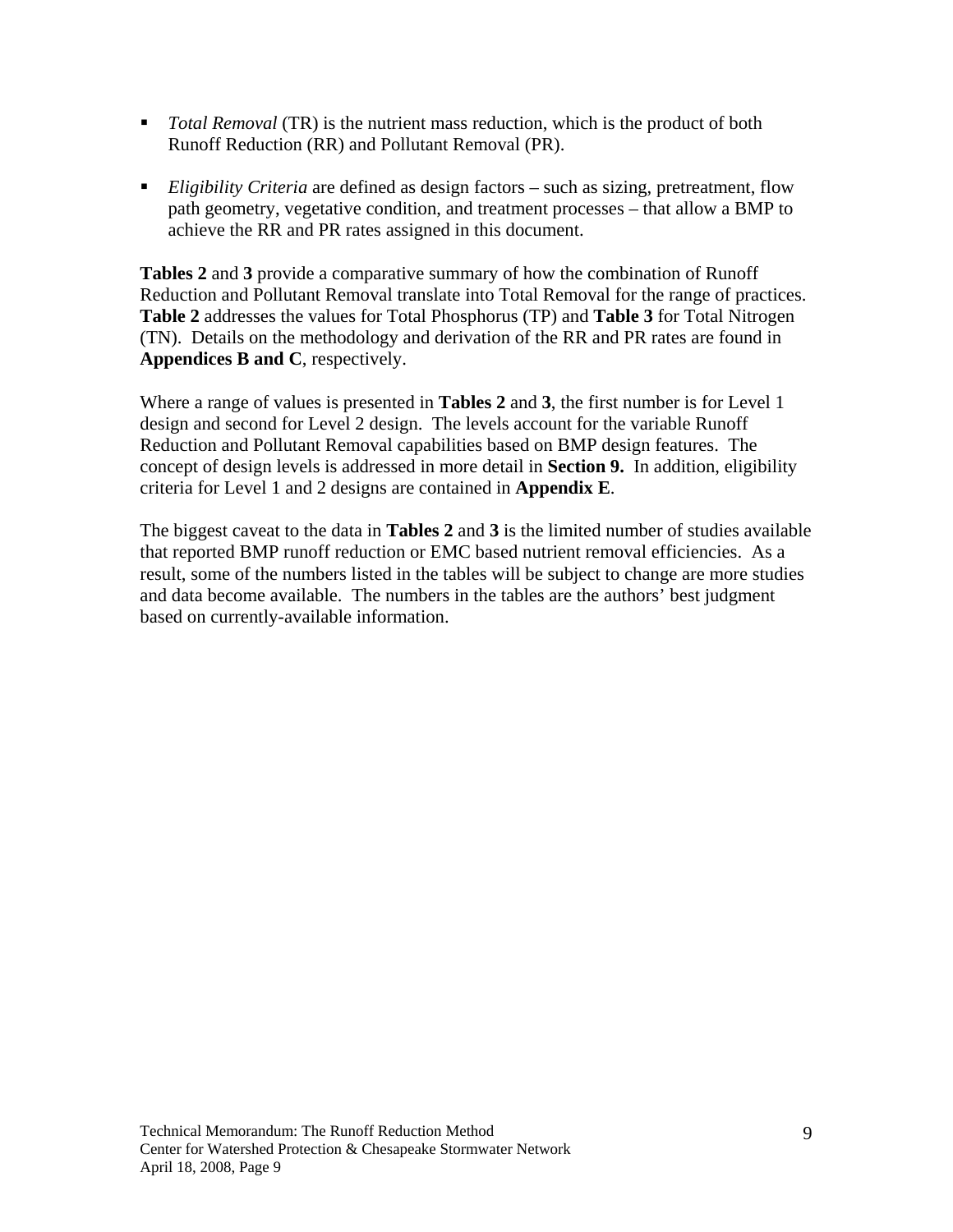| Table 2. Comparative Runoff Reduction, Pollutant Removal, and Total Removal for |                  |                    |                |                        |
|---------------------------------------------------------------------------------|------------------|--------------------|----------------|------------------------|
| <b>Total Phosphorus</b>                                                         |                  |                    |                |                        |
| <b>Practice</b>                                                                 | <b>Runoff</b>    | <b>Pollutant</b>   | <b>Total</b>   | NPRPD--                |
|                                                                                 | <b>Reduction</b> | <b>Removal</b>     | <b>Removal</b> | Median to $3rd$        |
|                                                                                 | $(RR)(\%)$       | $(PR)^1$ - Total   | $(TR)^2$       | quartile $(Q3)$        |
|                                                                                 |                  | <b>Phosphorus</b>  |                |                        |
|                                                                                 | (Appendix B)     | (%)                |                |                        |
|                                                                                 |                  |                    |                |                        |
|                                                                                 |                  | $(A$ ppendix $C$ ) |                |                        |
| <b>Green Roof</b>                                                               | 45 to 60         | 0                  | 45 to 60       | NR                     |
| <b>Rooftop</b>                                                                  | 25 to 50         | $\theta$           | 25 to 50       | NR                     |
| <b>Disconnection</b>                                                            |                  |                    |                |                        |
| <b>Raintanks and</b>                                                            | 40               | $\theta$           | 40             | NR                     |
| <b>Cisterns</b>                                                                 |                  |                    |                |                        |
| <b>Permeable Pavement</b>                                                       | 45 to 75         | 25                 | 59 to 81       | NR                     |
| <b>Grass Channel</b>                                                            | 10 to 20         | 15                 | 23 to 32       | 24 to $\frac{1}{46^3}$ |
| <b>Bioretention</b>                                                             | 40 to 80         | 25 to 50           | 55 to 90       | 5 to 30                |
| <b>Dry Swale</b>                                                                | 40 to 60         | 20 to 40           | 52 to 76       | NR                     |
| <b>Wet Swale</b>                                                                | $\theta$         | 20 to 40           | 20 to 40       | NR                     |
| <b>Infiltration</b>                                                             | 50 to 90         | 25                 | 63 to 93       | 65 to 96               |
| <b>ED</b> Pond                                                                  | 0 to 15          | 15                 | 15 to 28       | 20 to 25               |
| Soil Amendments <sup>4</sup>                                                    | 50 to 75         | $\theta$           | 50 to 75       | NR                     |
| <b>Sheetflow to Open</b>                                                        | 50 to 75         | $\theta$           | 50 to 75       | NR                     |
| <b>Space</b>                                                                    |                  |                    |                |                        |
| <b>Filtering Practice</b>                                                       | $\theta$         | 60 to 65           | 60 to 65       | 59 to 66               |
| <b>Constructed Wetland</b>                                                      | $\theta$         | 50 to 75           | 50 to 75       | 48 to 76               |
| <b>Wet Pond</b>                                                                 | $\theta$         | 50 to 75           | 50 to 75       | 52 to 76               |
| Range of values is for Level 1 and Level 2 designs - see Section 9 & Appendix D |                  |                    |                |                        |
| EMC based pollutant removal                                                     |                  |                    |                |                        |

 $^{2}$  TR = RR + [(100-RR) \* PR]

 $3$  Includes data for Grass Channels, Wet Swales and Dry Swales<br>  $4$  Numbers are provisional and are not fully accounted for in Version 1 of the BMP Planning spreadsheet (Appendix A); however future versions of the spreadsheet will resolve any inconsistencies.

NR= Not Researched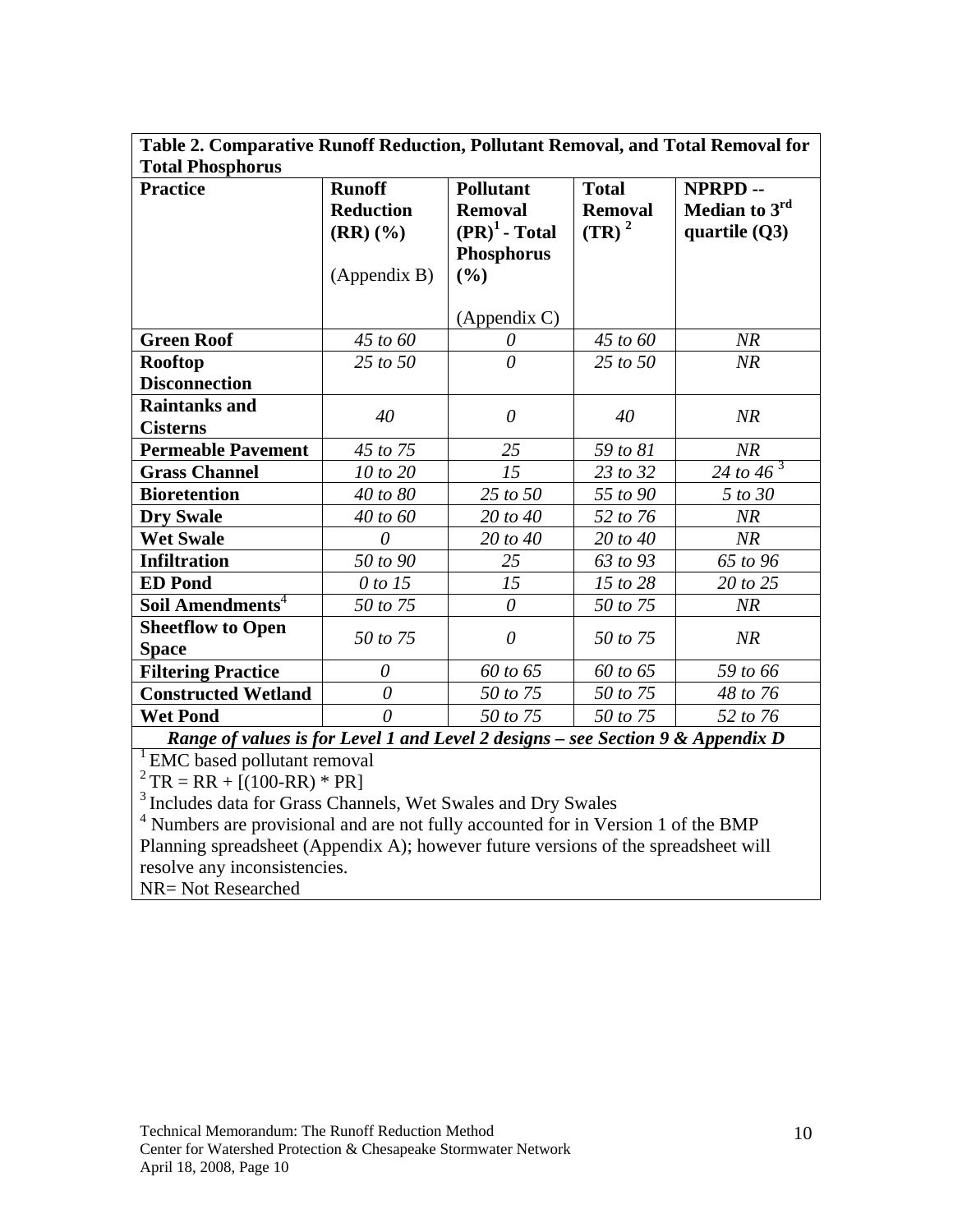| Table 3. Comparative Runoff Reduction, Pollutant Removal, and Total Removal for |                  |                    |                |                 |
|---------------------------------------------------------------------------------|------------------|--------------------|----------------|-----------------|
| <b>Total Nitrogen</b>                                                           |                  |                    |                |                 |
| <b>Practice</b>                                                                 | <b>Runoff</b>    | <b>Pollutant</b>   | <b>Total</b>   | <b>NPRPD--</b>  |
|                                                                                 | <b>Reduction</b> | <b>Removal</b>     | <b>Removal</b> | Median to $3rd$ |
|                                                                                 | $(RR)(\%)$       | $(PR)^1$ - Total   | $(TR)^2$       | quartile $(Q3)$ |
|                                                                                 |                  | Nitrogen $(\% )$   |                |                 |
|                                                                                 | (Appendix B)     |                    |                |                 |
|                                                                                 |                  | $(A$ ppendix $C$ ) |                |                 |
| <b>Green Roof</b>                                                               | 45 to 60         | 0                  | 45 to 60       | NR              |
| <b>Rooftop</b>                                                                  | 25 to 50         | $\theta$           | $25$ to $50$   | NR              |
| <b>Disconnection</b>                                                            |                  |                    |                |                 |
| <b>Raintanks and</b>                                                            | 40               | $\theta$           | 40             | NR              |
| <b>Cisterns</b>                                                                 |                  |                    |                |                 |
| <b>Permeable Pavement</b>                                                       | 45 to 75         | 25                 | 59 to 81       | NR              |
| <b>Grass Channel</b>                                                            | 10 to 20         | 20                 | 28 to 36       | 56 to $76^3$    |
| <b>Bioretention</b>                                                             | 40 to 80         | 40 to 60           | 64 to 92       | 46 to 55        |
| <b>Dry Swale</b>                                                                | 40 to 60         | 25 to 35           | 55 to 74       | NR              |
| <b>Wet Swale</b>                                                                | $\theta$         | 25 to 35           | 25 to 35       | NR              |
| <b>Infiltration</b>                                                             | 50 to 90         | 15                 | 57 to 92       | 42 to 65        |
| <b>ED</b> Pond                                                                  | 0 to 15          | 10                 | 10 to 24       | 24 to 31        |
| Soil Amendments <sup>4</sup>                                                    | 50 to 75         | $\theta$           | 50 to 75       | NR              |
| <b>Sheetflow to Open</b>                                                        | 50 to 75         | $\theta$           | 50 to 75       | NR              |
| <b>Space</b>                                                                    |                  |                    |                |                 |
| <b>Filtering Practice</b>                                                       | $\theta$         | 30 to 45           | 30 to 45       | 32 to 47        |
| <b>Constructed Wetland</b>                                                      | $\theta$         | 25 to 55           | 25 to 55       | 24 to 55        |
| <b>Wet Pond</b>                                                                 | $\theta$         | 30 to 40           | 30 to 40       | $31$ to $41$    |
| Range of values is for Level 1 and Level 2 designs – see Section 9 & Appendix D |                  |                    |                |                 |

<sup>1</sup> EMC based pollutant removal

 $2^2$ TR = RR + [(100-RR) \* PR]

<sup>3</sup> Includes data for Grass Channels, Wet Swales and Dry Swales

<sup>4</sup> Numbers are provisional and are not fully accounted for in Version 1 of the BMP Planning spreadsheet (Appendix A); however future versions of the spreadsheet will resolve any inconsistencies.

NR= Not Researched

For comparative purposes, data from the National Pollutant Removal Performance Database (NPRPD v.3; CWP, 2007) is shown in the last column of **Tables 2** and **3**. The NPRPD analyzes pollutant removal efficiencies of BMPs. The database defines pollutant removal efficiency as the pollutant reduction from the inflow to the outflow of a system. The values included in the NPRPD were derived from two fundamentally different computation methods for pollutant removal efficiency: (1) event mean concentration (EMC) efficiency, and (2) mass or load efficiency. For this reason, the NPRPD mixes analysis for RR and PR capabilities, which does not allow for distinguishing which BMPs may be particularly good for RR versus PR. The analysis done for this document, as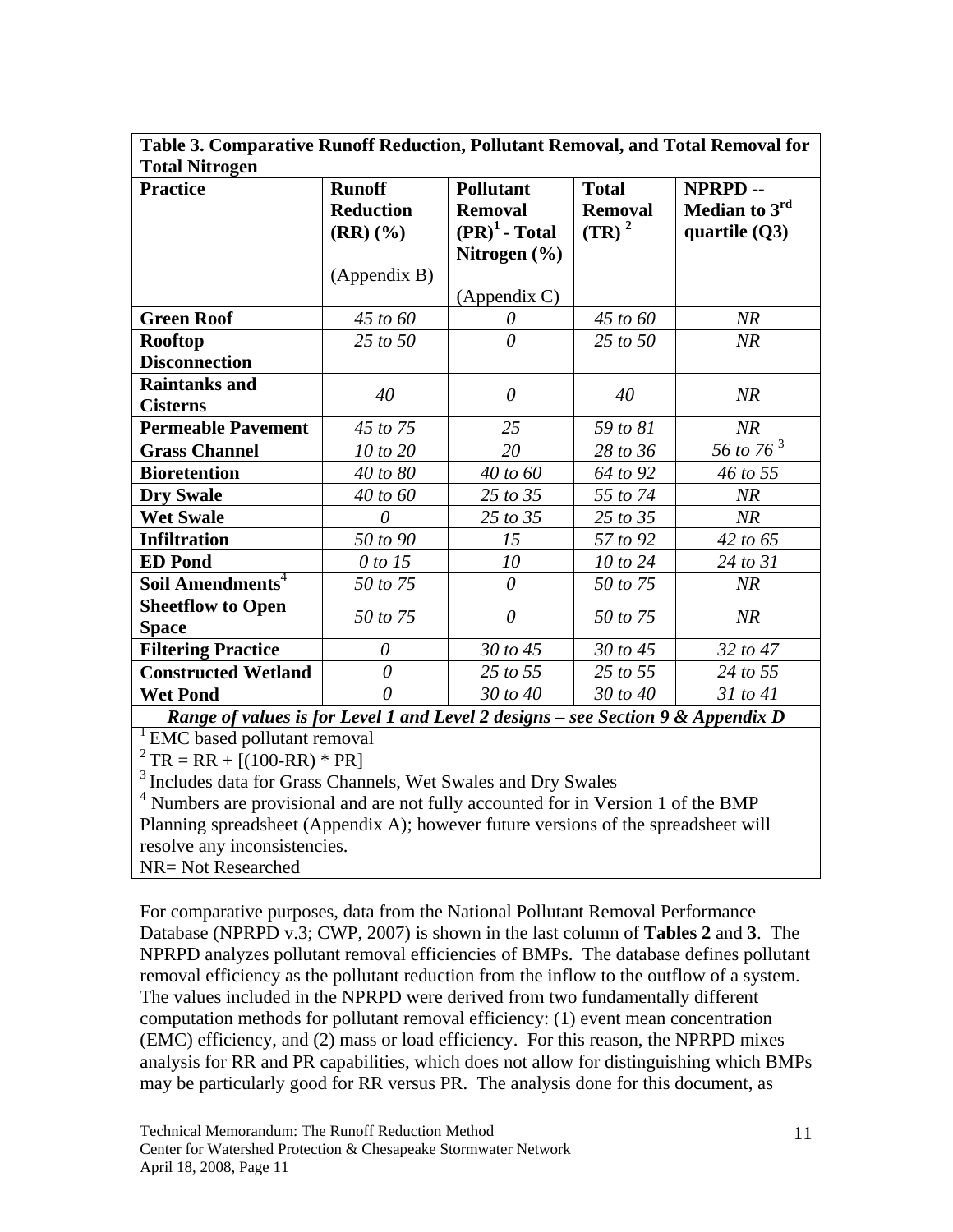portrayed in **Tables 2** and **3,** attempted to better tease out RR and PR results from the research studies.

Despite the differing analysis techniques, Total Removal values provided in **Tables 2** and **3** closely match numbers previously set forth in the NPRPD, with the exception of the total removal rate of Total Phosphorus for bioretention. The discrepancy with the bioretention removal rate is likely due to a disproportionate number of early studies in the NPRPD that tested bioretention media having a high Phosphorus Index (P-index greater than 30), which results in phosphorus leaching. The PR analysis used in this memorandum excluded bioretention practices having a P-index greater than 30.

### **4. SITE-BASED NUTRIENT LOAD LIMITS**

The Runoff Reduction Method for Virginia is focused on site compliance to meet sitebased load limits. This means that the proposed Virginia stormwater regulations are aimed at limiting the total load leaving a new development site. This is a departure from water quality computations of the past, in which the analysis focused on comparing the post-development condition to the pre-development, or an average land cover condition (the existing water quality procedures are explained in the *Virginia Stormwater Management Handbook, Volume II, Chapter 5;* VA DCR, 1999).

The chief objective of instituting a site-based load limit is so that land, as it develops, can still meet the nutrient reduction goals outlined in the Tributary Strategies. With the sitebased limit, newly-developed land will maintain loadings that replicate existing loading from agricultural, forest, and mixed-open land uses. This is not to say that all developing parcels will maintain the pre-development loading rates, but that the rates, averaged across all development sites, will not increase compared to all categories of non-urban land.

An operational advantage to using site-based load limits is that it simplifies computations by focusing on the post-development condition. This, it is hoped, will reduce sources of contention between site designers and local government plan reviewers by eliminating confusion and conflict about what best constitutes the pre-development condition for a particular site.

The load limit calculations for the proposed Virginia stormwater regulations were performed by Virginia DCR staff, based on model outputs from the U.S. EPA Chesapeake Bay Program Watershed Model Scenario Output Database (Phase 4.3) (Commonwealth of Virginia, 2005). The DCR calculations led to proposed load limits of 0.28 pounds/acre/year for Total Phosphorus and 2.68 pounds/acre/year for Total Nitrogen.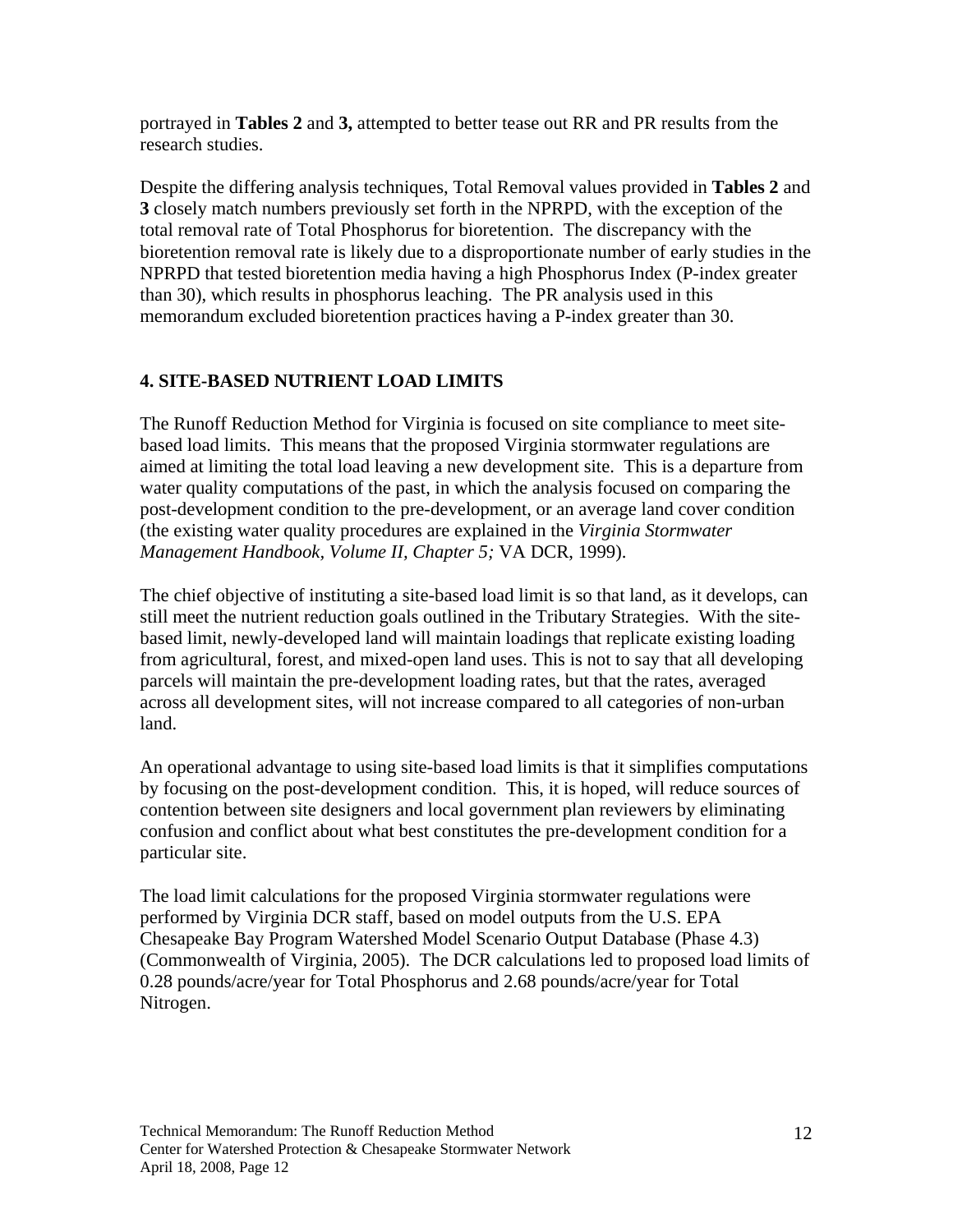### **5. RUNOFF COEFFICIENTS – MOVING BEYOND IMPERVIOUS COVER**

The negative impacts of increased impervious cover (IC) on receiving water bodies have been well documented (CWP 2003, Walsh et al. 2004; Shuster et al. 2005; Bilkovic et al. 2006). Due to widespread acceptance of this relationship, IC has frequently been used in watershed and site design efforts as a chief indicator of stormwater impacts.

More recent research, however, indicates that other land covers, such as disturbed soils and managed turf, also impact stormwater quality (Law et al, 2008). Numerous studies have documented the impact of grading and construction on the compaction of soils, as measured by increase in bulk density, declines in soil permeability, and increases in the runoff coefficient (OCSCD et al, 2001; Pitt et al, 2002; Schueler and Holland, 2000). These areas of compacted pervious cover (lawn or turf) have a much greater hydrologic response to rainfall than forest or pasture.

Further, highly managed turf can contribute to elevated nutrient loads. Typical turf management activities include mowing, active recreational use, and fertilizer and pesticide applications (Robbins and Birkenholtz 2003). An analysis of Virginia-specific data from the National Stormwater Quality Database (Pitt et al. 2004) found that runoff from monitoring sites with relatively low IC residential land uses contained significantly higher nutrient concentrations than sites with higher IC non-residential uses (CWP & VA DCR, 2007). This suggests that residential areas with relatively low IC can have disturbed and intensively managed pervious areas that contribute to elevated nutrient levels.

The failure to account for the altered characteristics of disturbed urban soils and managed turf can result in an underestimation of stormwater runoff and pollutant loads generated from urban pervious areas. Therefore, the computation and compliance system for nutrients should take into account impervious cover as well as other land cover types.

The runoff coefficients provided in **Table 4** were derived from research by Pitt et al (2005), Lichter and Lindsey (1994), Schueler (2001a), Schueler, (2001b), Legg et al (1996), Pitt et al (1999), Schueler (1987) and Cappiella et al (2005). As shown in this table, the effect of grading, site disturbance, and soil compaction greatly increases the runoff coefficient compared to forested areas.

| <b>Table 4. Site Cover Runoff Coefficients (Rv)</b>      |                                                 |  |
|----------------------------------------------------------|-------------------------------------------------|--|
| Soil Condition                                           | <b>Runoff Coefficient</b>                       |  |
| <b>Forest Cover</b>                                      | $0.02$ to $0.05*$                               |  |
| Disturbed                                                | $0.15$ to $0.25*$                               |  |
| Soils/Managed Turf                                       |                                                 |  |
| <b>Impervious Cover</b>                                  | 0.95                                            |  |
| *Range dependent on original Hydrologic Soil Group (HSG) |                                                 |  |
| Forest                                                   | A: 0.02 B: 0.03 C: 0.04 D: 0.05                 |  |
|                                                          | Disturbed Soils A: 0.15 B: 0.20 C: 0.22 D: 0.25 |  |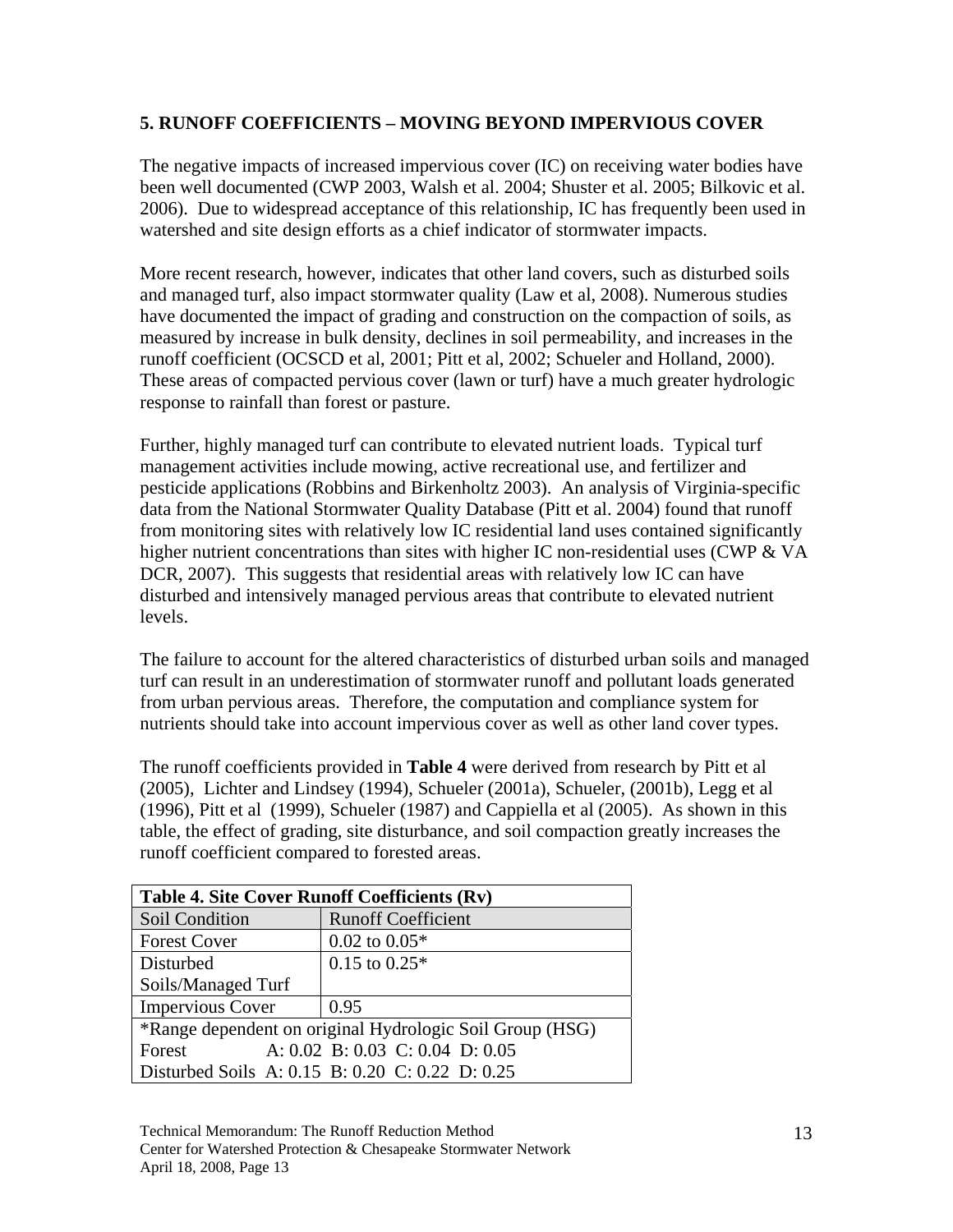The advantage of a computation system for nutrients that takes into account a range of land covers is that site stormwater designs will have a higher likelihood of treating all relevant land uses that contribute nutrients to waterways. In addition, such a system can incorporate site design incentives, such as maintaining or restoring forest cover, as a means of reducing site compliance requirements.

#### **6. TREATMENT VOLUME – THE COMMON CURRENCY FOR SITE COMPLIANCE**

Treatment Volume (Tv) is the central component of the Runoff Reduction method. By applying site design, structural, and nonstructural practices, the designer can reduce the treatment volume by reducing the overall volume of runoff leaving a site. In this regard, the Treatment Volume is the main "currency" for site compliance.

Treatment Volume is a variation of the 90% capture rule that is based on a regional analysis of the mid-Atlantic rainfall frequency spectrum. In Virginia, the  $90<sup>th</sup>$  percentile rainfall event is defined approximately as one-inch of rainfall. Additional rainfall frequency analyses across the State will further refine the one-inch rule.

**Figure 2** illustrates a representative rainfall analysis for Reagan Airport in Washington, D.C. (DeBlander, et al., 2008). The figure provides an example of a typical rainfall frequency spectrum and shows the percentage of rainfall events that are equal to or less than an indicated rainfall depth. As can be seen, the majority of storm events are relatively small, but there is a sharp upward inflection point that occurs just above oneinch of rainfall  $(90<sup>th</sup>$  percentile rainfall event).

The rational for using the  $90<sup>th</sup>$  percentile event is that it represents the majority of runoff volume on an annual basis, and that larger events would be very difficult and costly to control for the same level of water quality protection (as indicated by the upward inflection at 90%). However, these larger storm events would likely receive partial treatment for water quality, as well as storage for channel protection and flood control.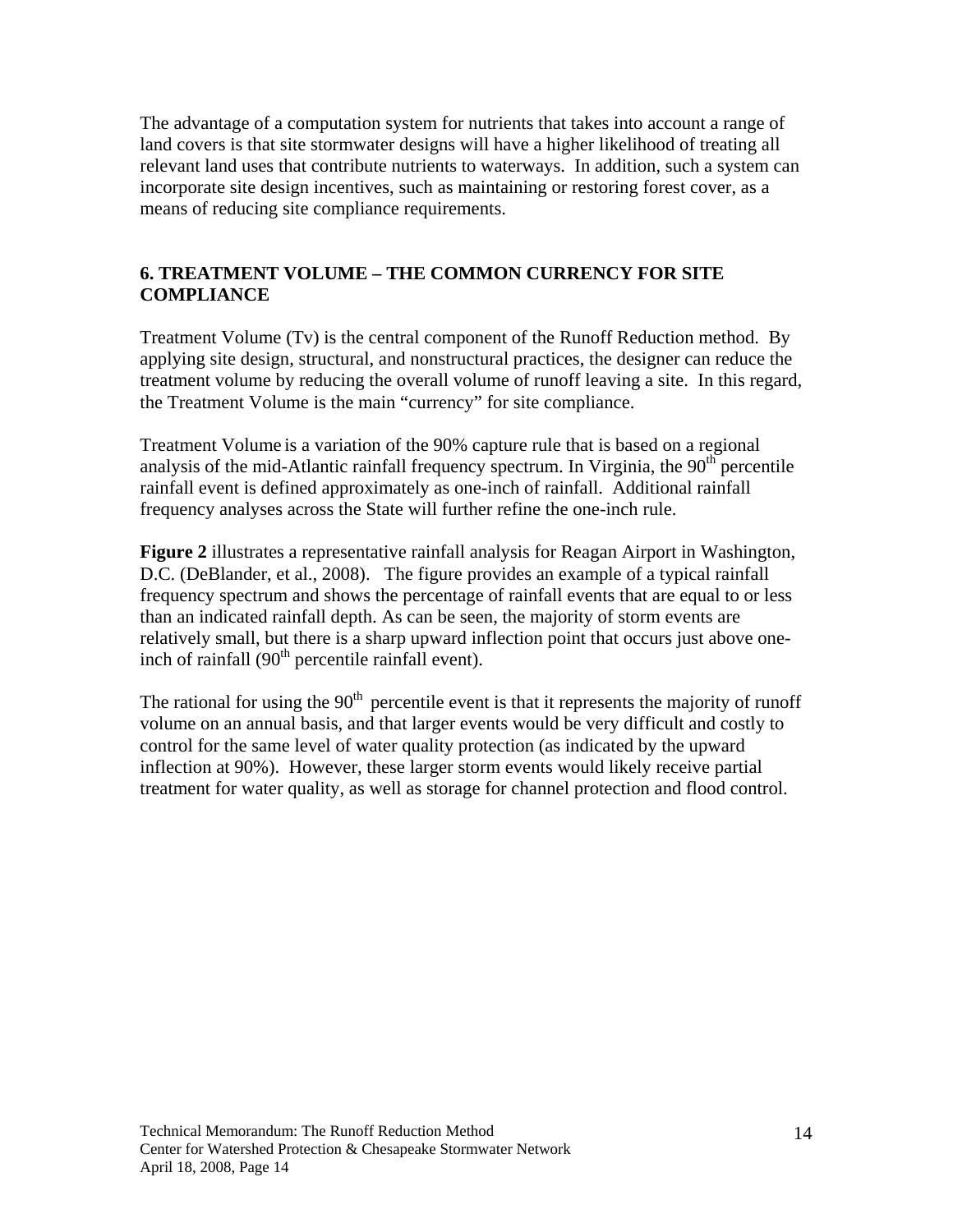

**Figure 2. Rainfall Frequency Curve for Reagan Airport in Washington, D.C. The 90th percentile storm event is slightly more than 1" (DeBlander, et al., 2008).** 

A site's Tv is calculated by multiplying the "water quality" rainfall depth (one-inch) by the three site cover runoff coefficients (forest, disturbed soils, and impervious cover) present at the site, as shown in **Table 5**.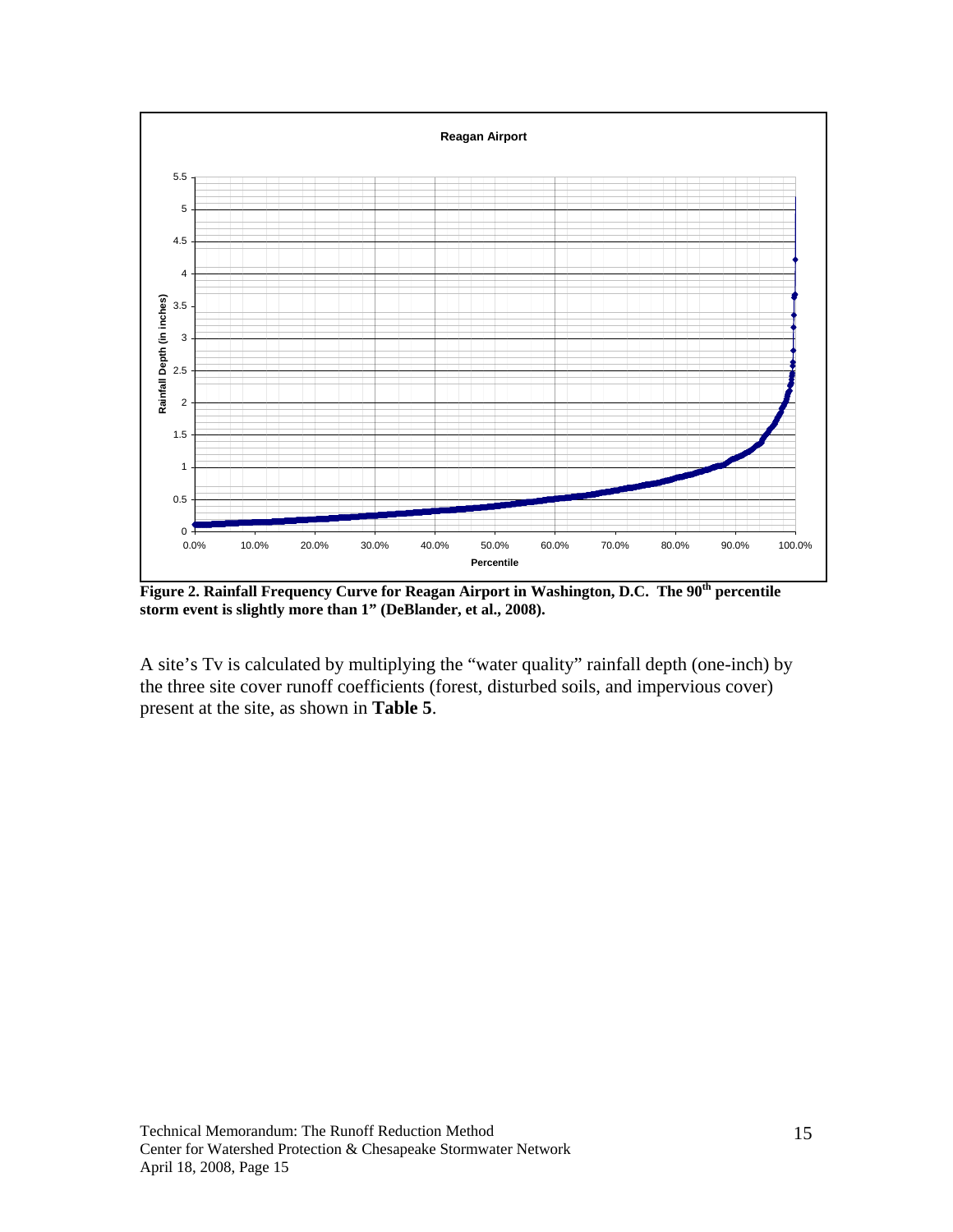**Table 5: Determining the Stormwater Treatment Volume**

$$
Tv = P * (Rv_I * \%I + Rv_T * \%T + Rv_F * \%F) * SA
$$

 $\overline{\phantom{a}}$  ,  $\overline{\phantom{a}}$  ,  $\overline{\phantom{a}}$  ,  $\overline{\phantom{a}}$  ,  $\overline{\phantom{a}}$  ,  $\overline{\phantom{a}}$  ,  $\overline{\phantom{a}}$  ,  $\overline{\phantom{a}}$  ,  $\overline{\phantom{a}}$  ,  $\overline{\phantom{a}}$  ,  $\overline{\phantom{a}}$  ,  $\overline{\phantom{a}}$  ,  $\overline{\phantom{a}}$  ,  $\overline{\phantom{a}}$  ,  $\overline{\phantom{a}}$  ,  $\overline{\phantom{a}}$ 12

Where

 $Tv =$  Runoff reduction volume in acre feet  $P =$  Depth of rainfall for "water quality" event  $Rv_I$  = runoff coefficient for impervious cover<sup>1</sup>  $Rv_T$  = runoff coefficient for turf cover or disturbed soils<sup>1</sup>  $Rv_F$  = runoff coefficient for forest cover<sup>1</sup>  $% I =$  percent of site in impervious cover (fraction)  $\%T$  = percent of site in turf cover (fraction)  $\%F$  = percent of site in forest cover (fraction)  $SA =$  total site area, in acres 1 Rv values from **Table 4.**

The proposed Treatment Volume has several distinct advantages when it comes to evaluating runoff reduction practices and sizing BMPs:

- The Tv provides effective stormwater treatment for approximately 90% of the annual runoff volume from the site, and larger storms will be partially treated.
- Storage is a direct function of impervious cover and disturbed soils, which provides designers incentives to minimize the area of both at a site
- The 90% storm event approach to defining the Treatment Volume is widely accepted and is consistent with other state stormwater manuals (MDE, 2000, ARC, 2002, NYDEC, 2001, VTDEC, 2002, OME, 2003, MPCA, 2005)
- The Tv approach provides adequate storage to treat pollutants for a range of storm events. This is important since the first flush effect has been found to be modest for many pollutants (Pitt et al 2005).
- Tv provides an objective measure to gage the aggregate performance of environmental site design, LID and other innovative practices, and conventional BMPs together using a common currency (runoff volume).
- Calculating the Tv explicitly acknowledges the difference between forest and turf cover and disturbed and undisturbed soils. This creates incentives to conserve forests and reduce mass grading and provides a defensible basis for computing runoff reduction volumes for these actions.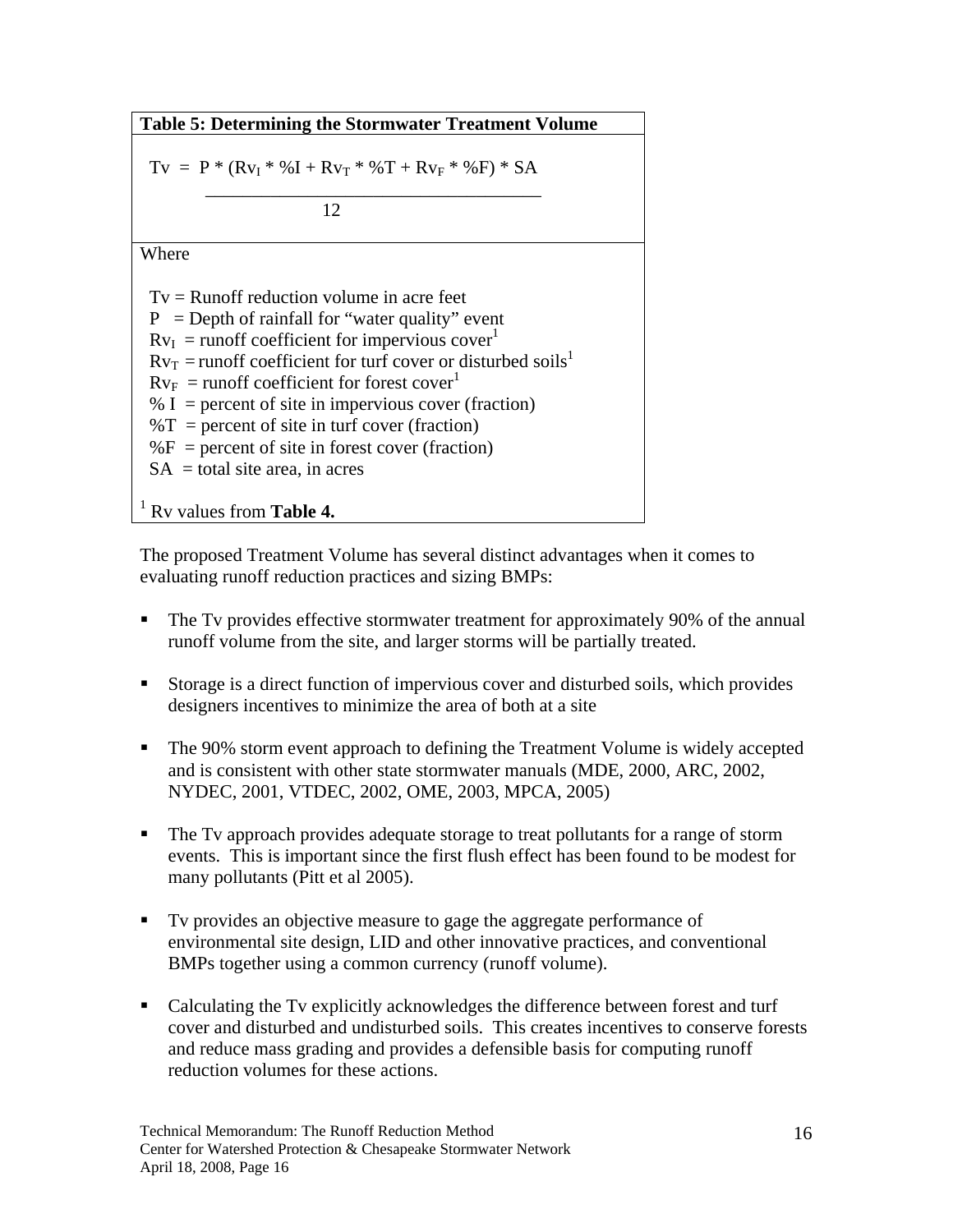### **7. RUNOFF REDUCTION PRACTICES**

Various BMPs are capable of reducing the overall volume of runoff based on the postdevelopment condition. Historically, BMP performance has been evaluated according to the pollutant removal efficiency of a practice. However, in some cases, this underreported the full capabilities of BMPs to reduce pollutant loads. More recent BMP performance research has focused on runoff reduction as well as overall pollutant removal.

A literature search was performed to compile data on the Runoff Reduction capabilities for different BMPs. Runoff Reduction data were limited for most practices. However, many recent studies have started documenting Runoff Reduction performance. Based on the research findings, Runoff Reduction rates were assigned to various BMPs, as shown in **Table 6**. A range of values represents the median and  $75<sup>th</sup>$  percentile runoff reduction rates based on the literature search. Several BMPs reflected moderate to high capabilities for reducing annual runoff volume. Others – including filtering, wet swales, wet ponds, and stormwater wetlands -- were found to have a negligible affect on runoff volumes, and were not assigned runoff reduction rates.

| <b>Table 6. Runoff Reduction for various BMPs</b> |          |  |  |
|---------------------------------------------------|----------|--|--|
| (from Table 2)                                    |          |  |  |
| <b>Practice</b>                                   | RR(%)    |  |  |
| Green Roof                                        | 45 to 60 |  |  |
| <b>Rooftop Disconnection</b>                      | 25 to 50 |  |  |
| <b>Raintanks and Cisterns</b>                     | 40       |  |  |
| Permeable Pavement                                | 45 to 75 |  |  |
| <b>Grass Channel</b>                              | 10 to 20 |  |  |
| <b>Bioretention</b>                               | 40 to 80 |  |  |
| Dry Swale                                         | 40 to 60 |  |  |
| Wet Swale                                         |          |  |  |
| Infiltration                                      | 50 to 90 |  |  |
| ED Pond                                           | 0 to 15  |  |  |
| Soil Amendments                                   | 50 to 75 |  |  |
| <b>Sheetflow to Open Space</b>                    | 50 to 75 |  |  |
| <b>Filtering Practice</b>                         |          |  |  |
| <b>Constructed Wetland</b>                        | O        |  |  |
| Wet Pond                                          |          |  |  |
| Range of values is for Level 1 and Level 2        |          |  |  |
| $designs - see Section 9 \& Appendix D$           |          |  |  |

Runoff Reduction data for several practices were limited, so some of the values are considered provisional. Documentation for the recommended Runoff Reduction rates can be found in **Appendix B**. Practice eligibility for the range of Runoff Reduction rates is included in **Appendix E**.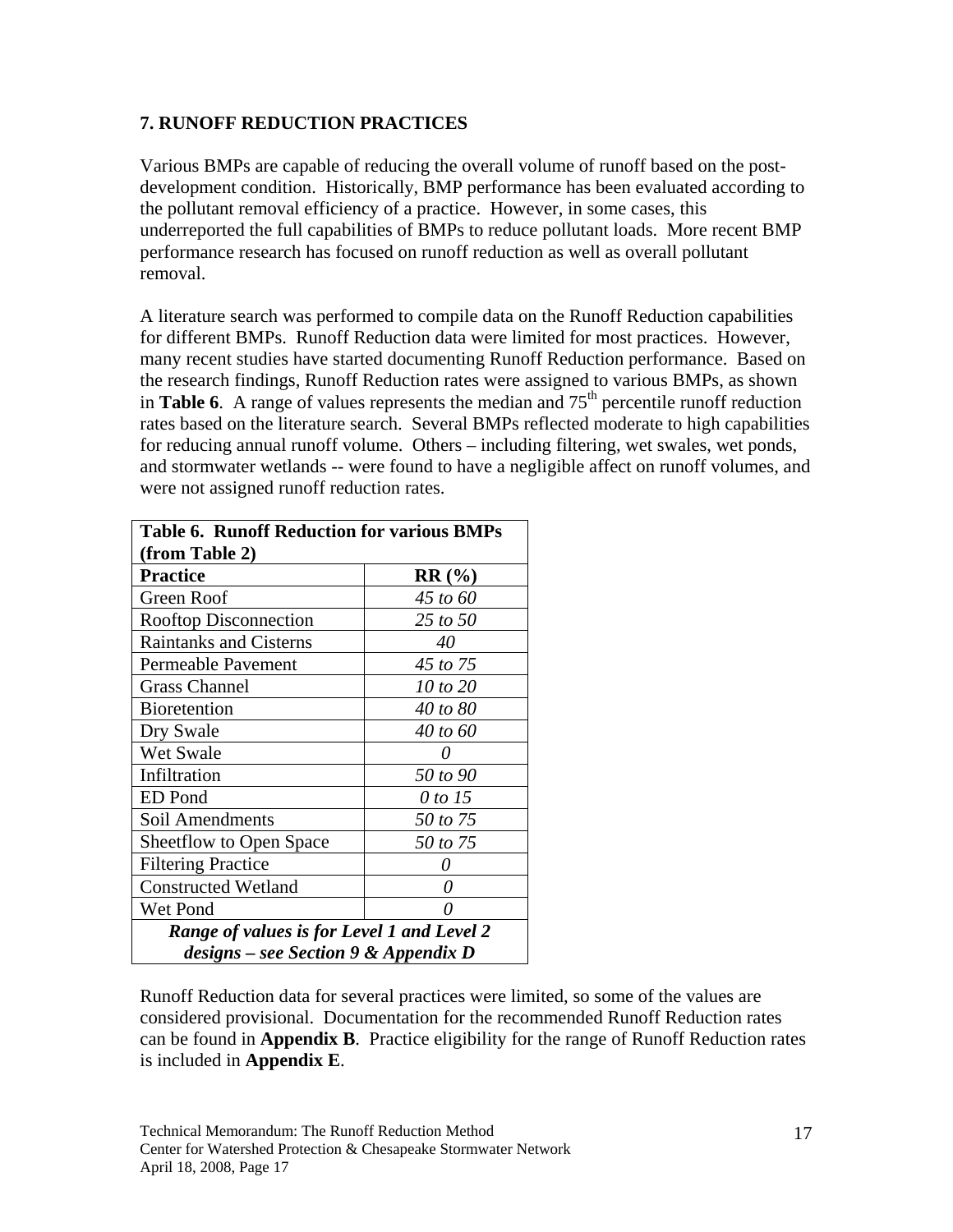#### **8. POLLUTANT REMOVAL PRACTICES**

Pollution removal occurs through a variety of mechanisms, including filtering, biological uptake, adsorption, and settling. There is wide variability in the ability of BMPs to remove nutrients through these mechanisms.

Some of the studies in the National Pollutant Removal Performance Database (version 3; CWP, 2007) reported EMC-based pollutant removal rates. Reporting EMC-based efficiencies can help to isolate the pollutant removal mechanisms of a BMP and offers an approach to assessing BMP performance apart from Runoff Reduction. In this regard, the Runoff Reduction function of a BMP can be seen as the "first line of defense" and the Pollutant Removal mechanisms help to treat the remaining runoff that "passes through" the BMP.

The literature search was expanded to refine EMC-based pollutant removal efficiencies. Studies reporting EMCs were isolated from the NPRPD. The search was then broadened to include more recent studies and studies not included the NPRPD. **Table 7** summarizes the EMC pollutant removal rates of TP and TN for various BMPs. A range of values represents the median and 75th percentile pollutant removal rates. **Appendix C** provides further documentation on the methodology and recommended Pollutant Removal rates.

| <b>Practice</b>                                                                    | <b>Total Phosphorus</b><br>PR(%) | <b>Total Nitrogen</b><br>$PR(\%)$ |
|------------------------------------------------------------------------------------|----------------------------------|-----------------------------------|
| Green Roof                                                                         |                                  |                                   |
| Disconnection                                                                      | 0                                |                                   |
| <b>Raintanks and Cisterns</b>                                                      | $\theta$                         | 0                                 |
| Permeable Pavement                                                                 | 25                               | 25                                |
| <b>Grass Channel</b>                                                               | 15                               | 20                                |
| <b>Bioretention</b>                                                                | 25 to 50                         | 40 to 60                          |
| Dry Swale                                                                          | 20 to 40                         | 25 to 35                          |
| Wet Swale                                                                          | 20 to 40                         | 25 to 35                          |
| Infiltration                                                                       | 25                               | 15                                |
| <b>ED</b> Pond                                                                     | 15                               | 10                                |
| Soil Amendments                                                                    | 0                                |                                   |
| Sheetflow to Open Space                                                            | 0                                | 0                                 |
| <b>Filtering Practice</b>                                                          | 60 to 65                         | 30 to 45                          |
| <b>Constructed Wetland</b>                                                         | 50 to 75                         | 25 to 55                          |
| Wet Pond                                                                           | 50 to 75                         | 30 to 40                          |
| Range of values is for Level 1 and Level 2 designs - see Section 9 &<br>Appendix D |                                  |                                   |

| Table 7. EMC based pollutant removal for various BMPs (from |
|-------------------------------------------------------------|
| $\vert$ Tables 2 and 3)                                     |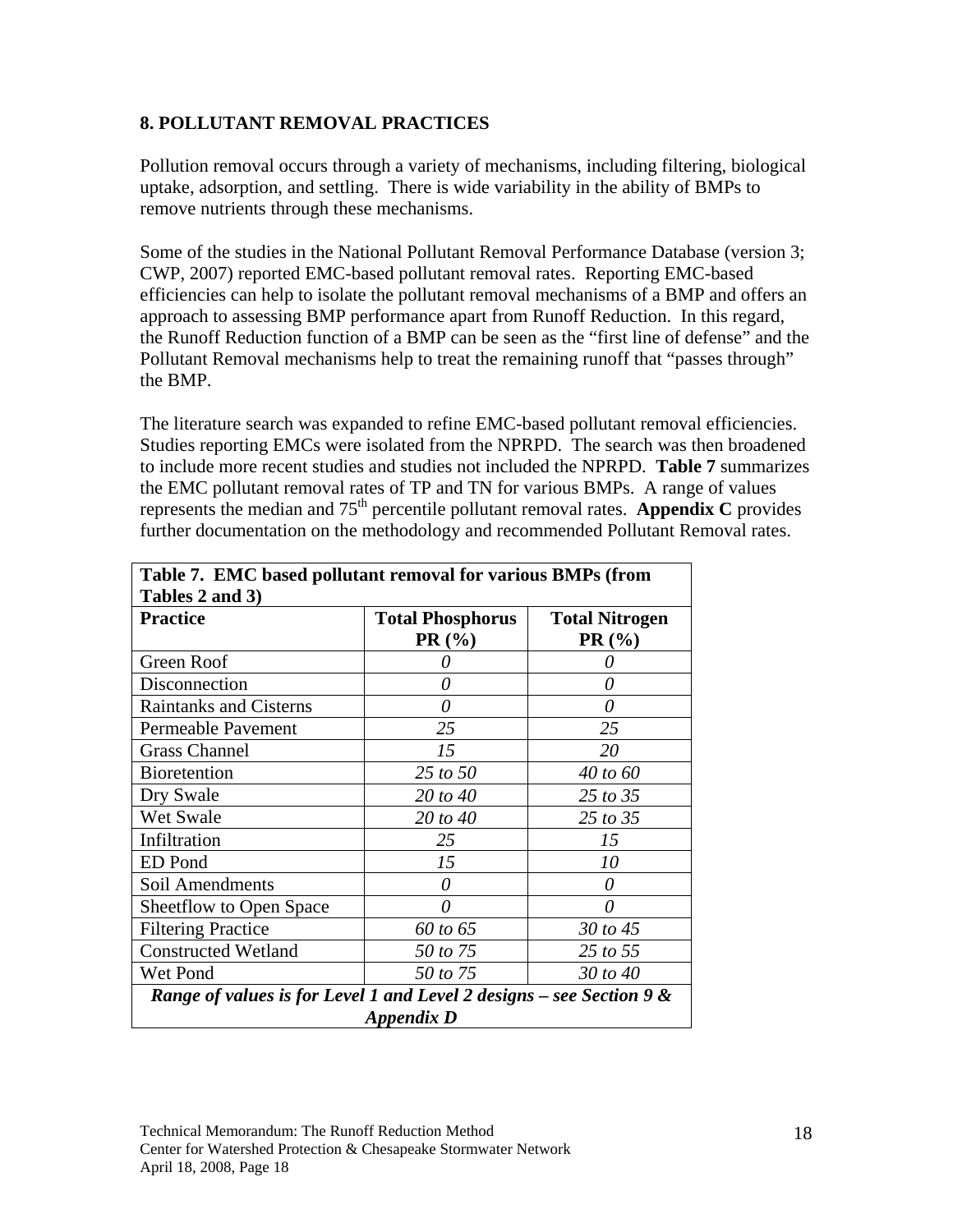### **9. LEVEL 1 & 2 DESIGN FACTORS – ACCOUNTABILITY FOR BETTER BMP DESIGN**

Two levels of design are introduced in the Runoff Reduction Method (see values provided in **Tables 2, 3, 6 and 7**). Level 1 can be considered a "standard" design (achieves the median value of Runoff Reduction and Pollutant Removal from the research), and Level 2 an enhanced design (achieves the  $75<sup>th</sup>$  percentile values).

Based on the evaluation of BMP performance in the literature, design factors that enhance nutrient pollutant removal and runoff reduction of BMPs were isolated. This section documents the scientific rationale and assumptions used to assign sizing and design features to the Level 1 and Level 2 BMPs that are presented in **Appendix D**.

*Standard Design Features*. The first step involved identifying the "standard" design features that should be included in all designs (i.e., not directly related to differential nutrient removal or runoff reduction rates). These include any features needed to maintain proper function of the BMP, as well as its safety, appearance, safe conveyance, longevity, standard feasibility constraints, and maintenance needs. These standard features will be outlined in the detailed design specifications to be developed by CSN and others later in 2008.

*Design Point Tables*. The *Stormwater Retrofit Manual, Appendix B* (Schueler et al, 2007) contains a series of tables that describe design factors that increase or decrease overall pollutant removal rates. These were used initially to assign design features into Level 1 and 2. It should be acknowledged that the design point tables were developed primarily to evaluate removal rates for stormwater retrofits that may lack the full range of design features (and design opportunities) present in a new development setting. Also, the original design point method was established to estimate removal for eight different pollutants. Modifications were made in this document to reflect the more specific goal of nutrient removal for BMPs in both new development and redevelopment settings.

*Review of 2007 NPRD Rates*. The updated NPRPD (CWP, 2007) recently added 27 new performance monitoring studies, mostly for under-represented practices such as bioretention, infiltration and water quality swales. Even so, nearly 80% of the performance entries in the NPRPD were built and monitored from 1980 to 2000, so many of the older designs may not reflect modern design features (particularly for ponds and wetlands).

*Review of Individual Studies*. To gain additional insight into the value of different sizes and design features, 50 stormwater technical notes were reviewed that provided a more in-depth analysis of more than 70 studies included into the NPRPD (Schueler and Holland, 2000). In addition, selected references were reviewed from the 2000 to 2008 stormwater literature, with an emphasis on design enhancements for infiltration, bioretention, and water quality swales. Greater emphasis was placed on studies in close geographic proximity to Virginia.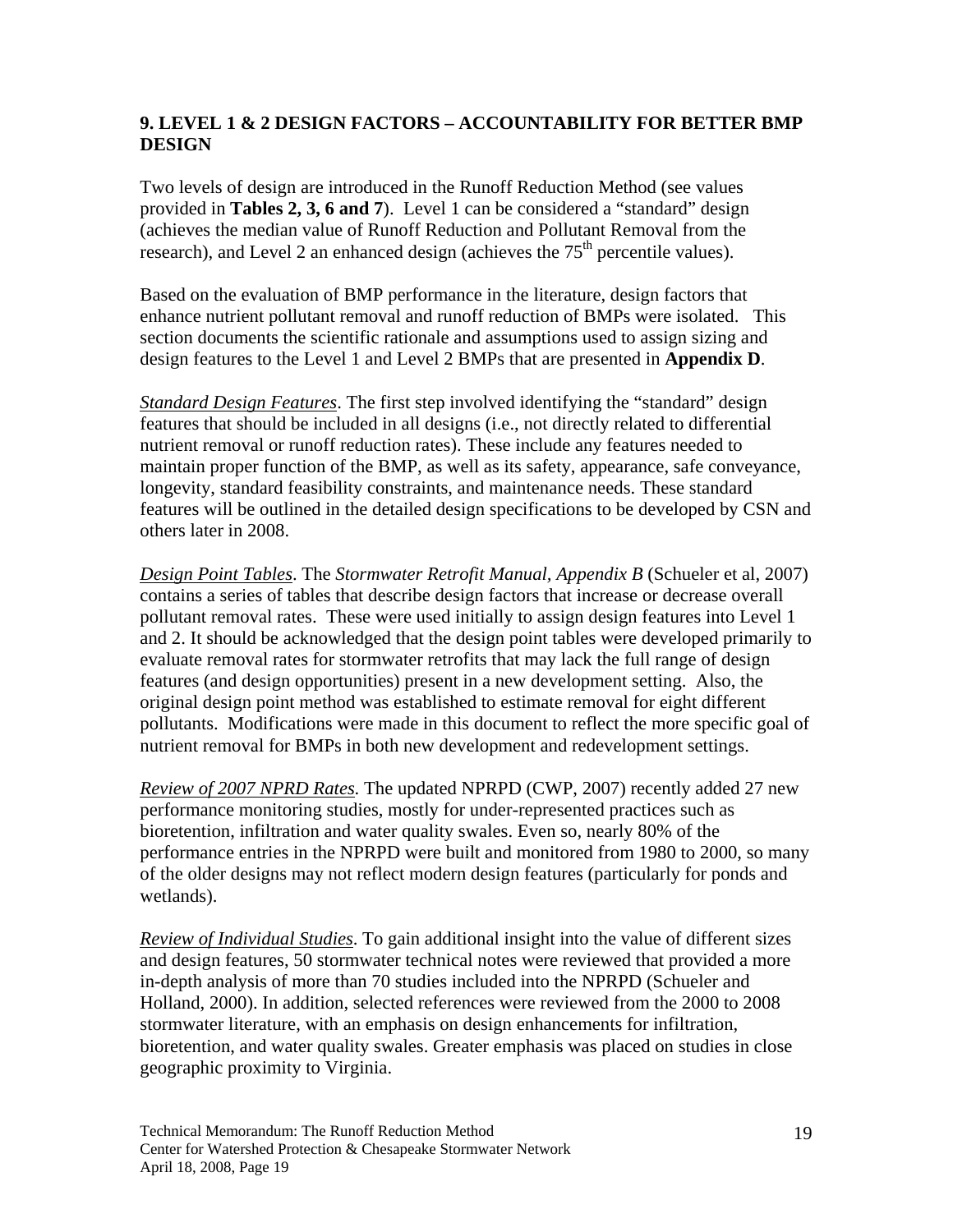Based on the foregoing analysis, five primary design factors were used to define Level 1 and Level 2 design features: (1) increased treatment volume, (2) increased runoff reduction volumes, (3) enhanced design geometry and hydraulics, (4) vegetative condition, and (5) use of multiple treatment methods. More on the basis for each split are provided below.

*1. Increased Treatment Volume:* Increasing the treatment volume can enhance nutrient removal rates, up to a point. The existing treatment volume approach captures about 90% of the annual runoff volume, so further increases can only result in modest improvements, unless the larger volumes increase the residence time, or rate of nutrient uptake (which has been documented for ponds and wetlands). Therefore, three incremental levels of greater treatment volume were considered for each BMP: 110%, 125% and 150% of the base Tv.

*2. Increased Runoff Reduction Volume:* The second strategy to enhance nutrient removal rates is to increase the proportion of the treatment volume that is achieved by runoff reduction. In this instance, design features that could significantly enhance runoff reduction volumes were generally assigned to Level 2 practices.

*3. Enhanced Design Geometry & Hydraulics:* A third strategy to split BMPs according to nutrient removal is to isolate geometry factors that are known to influence either hydraulic performance or create better treatment conditions. Examples include flow path, depth of filter media, multiple cells, BMP surface area to contributing drainage area ratio, and minimum extended detention time.

*4. Vegetative Condition:* A fourth splitting strategy involves the ultimate type and cover of vegetation within the BMP insofar as it influences nutrient uptake, increases the evapotranspiration pump, stabilizes trapped sediments or enhances the filter bed. Landscape designs that maximize tree canopy or otherwise increase the ultimate vegetative cover for a practice were often used to support Level 2 designs.

*5. Multiple Treatment Methods:* The last major strategy is to combine several treatment options within a single practice to increase the reliability of treatment. For instance, a practice that incorporates settling, filtering, soil adsorption, and biological uptake will have a higher level of performance than one that relies on only one of these mechanisms.

Based on the assumptions, **Tables 4** through **13** in **Appendix B** assign Level 1 and 2 design factors and associated expected average runoff reduction, phosphorus removal, and nitrogen removal rates. Importantly, it should be understood that the assigned rates are based on the assumption that BMP designs will meet certain "eligibility criteria." That is, the BMPs will be located and designed based on appropriate site conditions and limitations with regard to soils, slopes, available head, flow path, and other factors. **Appendix E** details these eligibility criteria for the various BMPs.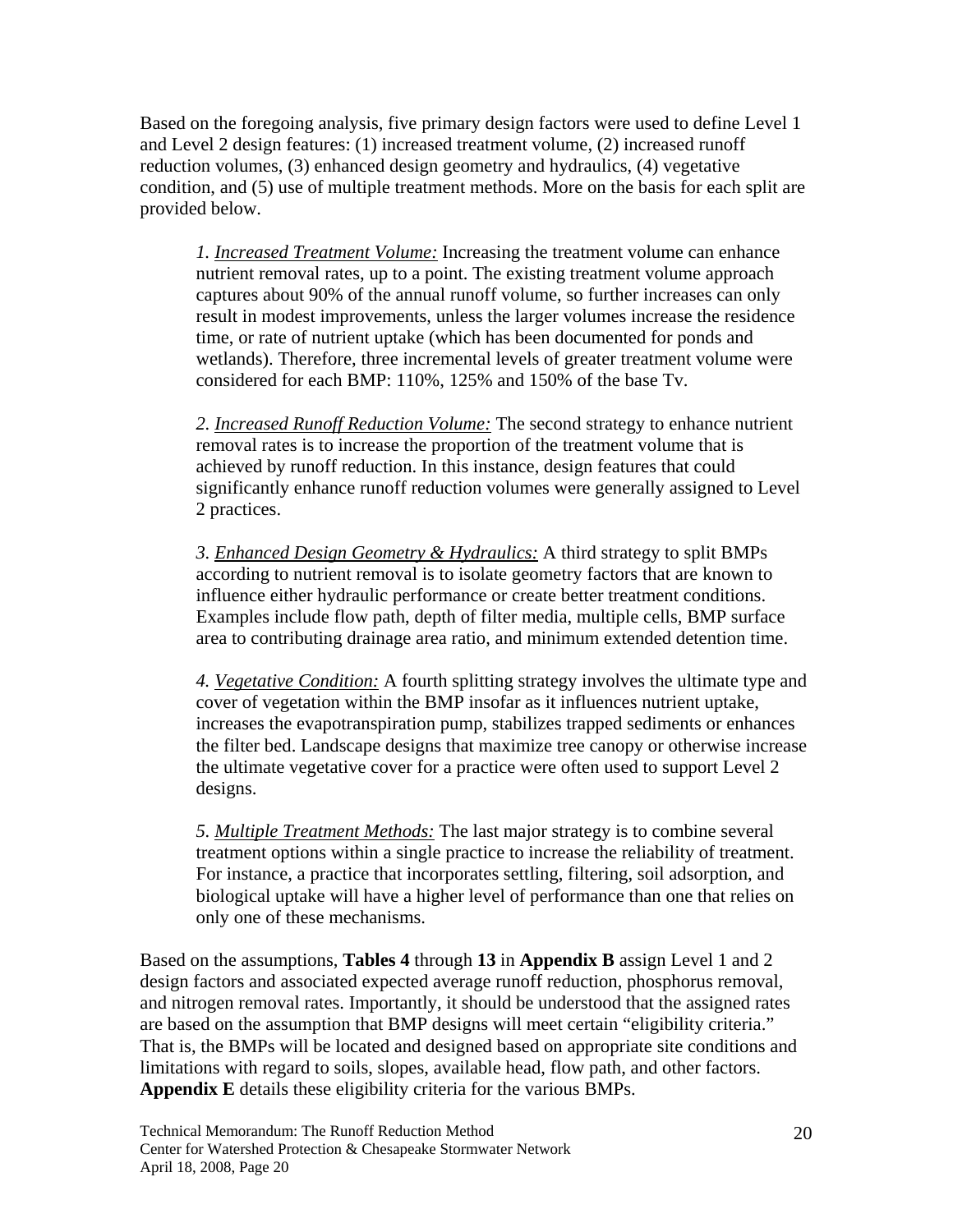#### **10. TRANSFERABILITY OF THE RUNOFF REDUCTION CONCEPT**

While the Runoff Reduction Method was originally developed in tandem with Virginia DCR's efforts to update the stormwater regulations and handbook, the concept is widely applicable to other state and local stormwater planning procedures. The focus on runoff volume as the common currency for BMP evaluation is gaining wider acceptance across the county (U.S. EPA, 2008).

Currently, within the Chesapeake Bay Watershed, the States of Delaware, Maryland, Virginia, and the District of Columbia are considering incorporating the concept of runoff reduction into updated stormwater regulations and design manuals (Capiella et al., 2007; DeBlander et al., 2008; MSC, 2008). The *Pennsylvania Stormwater Best Management Practices Manual* (PA DEP, 2006) already incorporates standards for volume control achieved by structural and nonstructural BMPs. The Georgia Coastal Program is also working on a Coastal Stormwater Supplement to the *Georgia Stormwater Management Manual* that will incorporate runoff reduction principles (Novotney, 2008).

Clearly, the concept of runoff reduction marks an important philosophical milestone that will help define the next generation of stormwater design. The promise of runoff reduction is that the benefits go beyond water quality improvement. If site and stormwater designs can successfully implement runoff reduction strategies, then they will do a better job at replicating a more natural (or pre-development) hydrologic condition. This goes beyond peak rate control to address runoff volume, duration, velocity, frequency, groundwater recharge, and protection of stream channels. Important future work will involve integrating the runoff reduction concept with stormwater requirements for channel protection and flood control, so that stormwater criteria can be presented in a unified approach.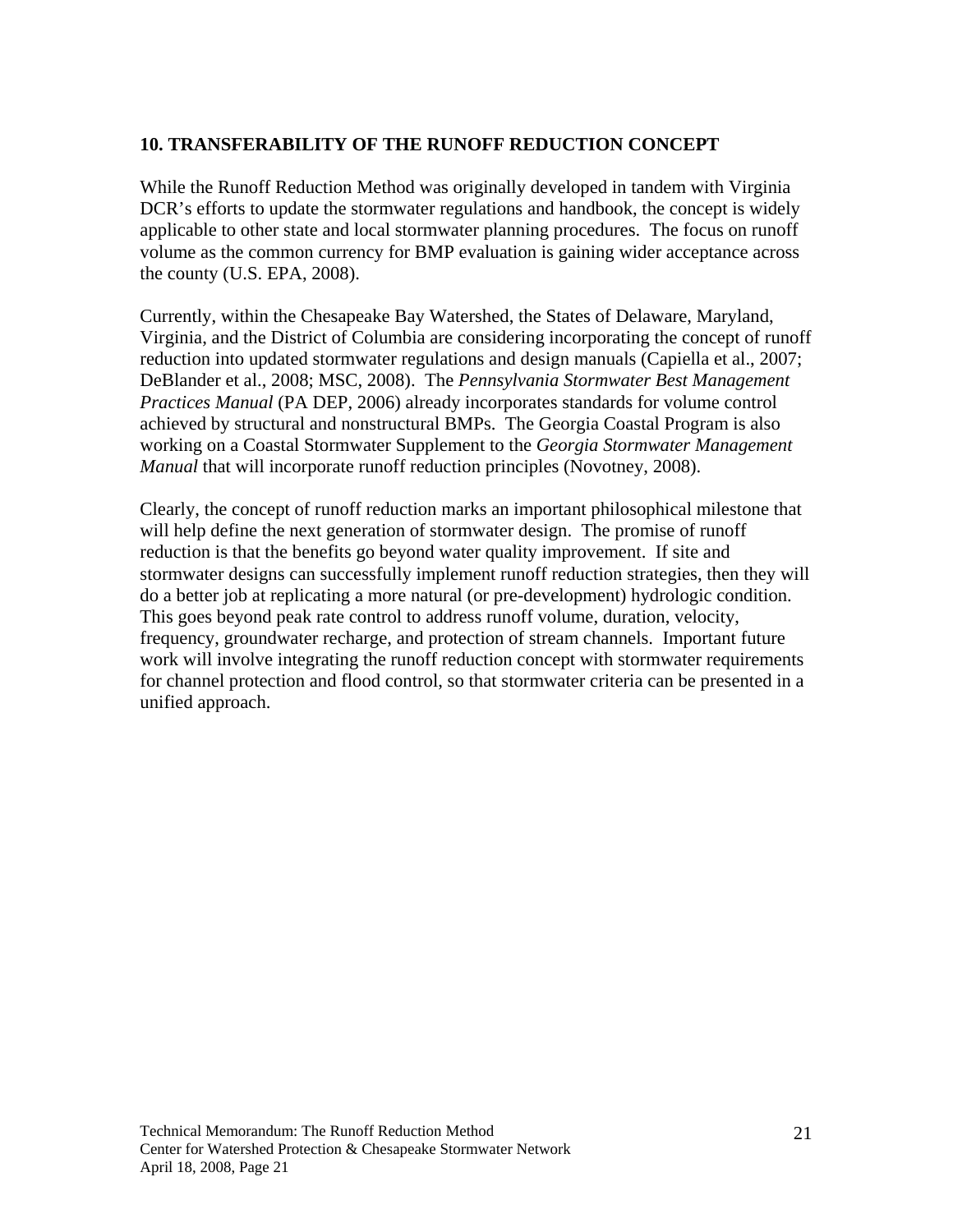#### **REFERENCES:**

Atlanta Regional Commission (ARC). 2001. *Georgia Stormwater Design Manual,*  Volume 2: Technical Handbook. Atlanta, GA.

Bilkovic, D.M., Roggero, M., Hershner, C. H., and Havens, K. H. 2006. "Influence of Land Use on Macrobenthic Communities in Nearshore Estuarine Habitats." *Estuaries and Coasts*, 29(6B), 1185-1195.

Capiella, K., D. Hirschman, and A. Kitchell. 2007. *Memorandum: Proposed Stormwater Philosophy to Guide Revisions to the Sediment and Stormwater Regulations (Delaware).* 

Cappiella, K., T. Schueler, and T. Wright. 2005. *Urban Watershed Forestry Manual.* Part 2: Conserving and Planting Trees at Development Sites. USDA Forest Service, Newtown Square, PA.

CWP, 2007. National Pollutant Removal Performance Database, Version 3. Center for Watershed Protection. Ellicott City, MD

Center for Watershed Protection (CWP). 2003. *Impacts of IC on Aquatic Systems*. CWP, Ellicott City, MD.

Center for Watershed Protection (CWP) and Virginia Department of Conservation & Recreation (VA DCR). 2007. *Virginia Stormwater Management: Nutrient Design System, Version 1.2.* June 23, 2007.

Commonwealth of Virginia. 2005. *Chesapeake Bay Nutrient and Sediment Reduction Tributary Strategy.*

DeBlander, B., D. Caraco, and G. Harper. 2008. *Memorandum: The District of Columbia Stormwater Management Guidebook Expansion, Issue Paper #1* (in production).

Law N.L., Cappiella, K., Novotney, M.E. 2008. The need to address both impervious and pervious surfaces in urban watershed and stormwater management. *Journal of Hydrologic Engineering* (accepted).

Legg, A. R. Bannerman and J. Panuska. 1996. Variation in the relation of runoff from residential lawns in Madison, Wisconsin. *USGS Water Resources Investigations Report 96-4194*.

Lichter J. and P. Lindsey. 1994. Soil compaction and site construction: assessment and case studies*. The Landscape Below Ground*. International Society of Arborculture

Maryland Department of the Environment (MDE). 2000. *Maryland Stormwater Design Manual*. Baltimore, MD.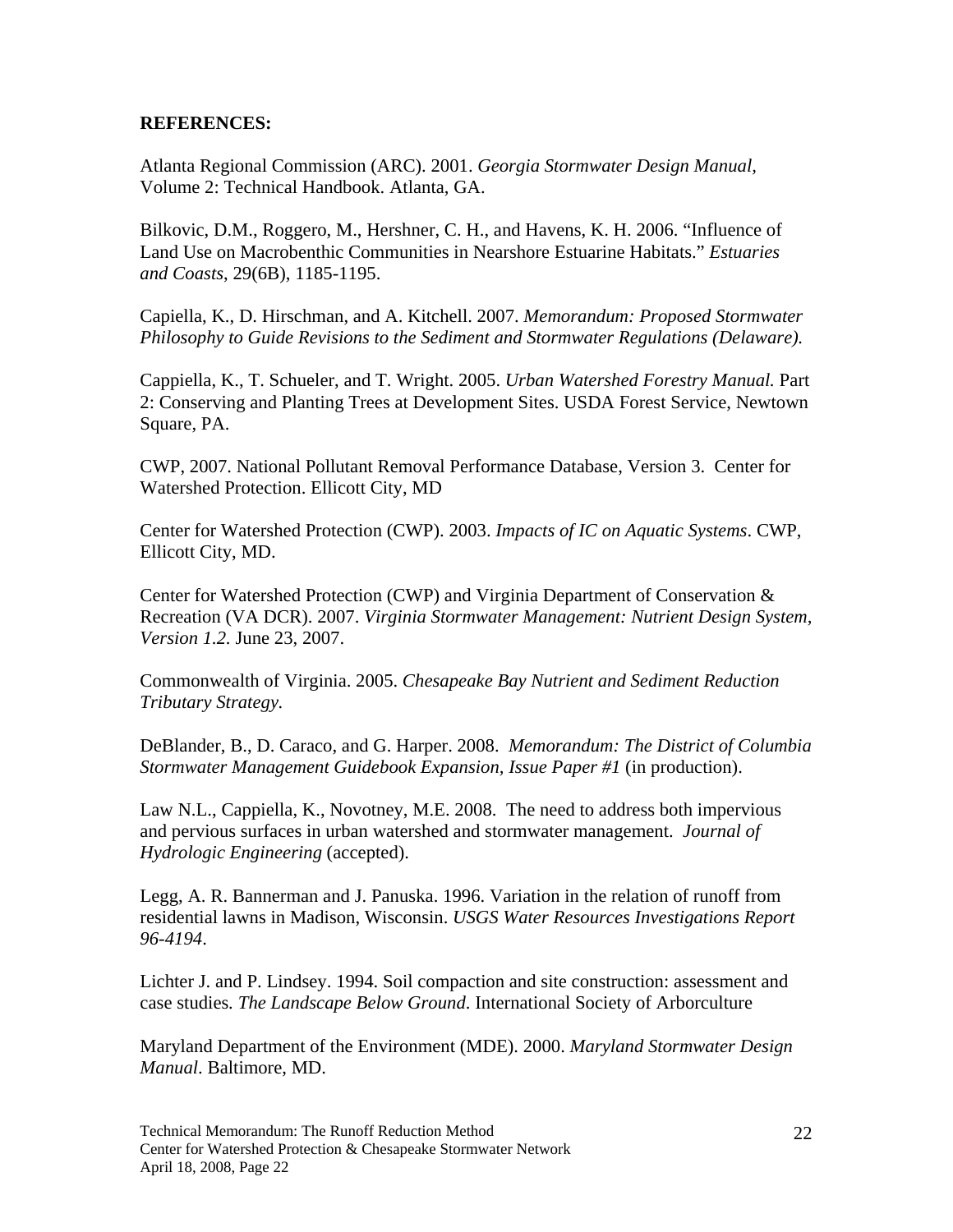Maryland Stormwater Consortium (MSC). 2008. Core environmental site design principles for the implementation of the Maryland Stormwater Management Act of 2007. Chesapeake Stormwater Network. Baltimore, MD

Minnesota Pollution Control Agency (MPCA). 2005. *Minnesota Stormwater Manual*. Minneapolis, MN

New York State Department of Environmental Conservation (NYDEC). 2001. *New York State Stormwater Management Design Manual*. Prepared by the Center for Watershed Protection. Albany, NY.

Novotney, M. 2008. Technical Memorandum: Stormwater Management Approach for the Georgia Coastal Nonpoint Source Management Area and Area of Special Interest.

Ocean County Soil Conservation District (OCSCD), Schnabel Engineering Associates, Inc. and U.S. Department of Agriculture (USDA) Natural Resources Conservation Service. (2001). *Impact of Soil Disturbance During Construction on Bulk Density and Infiltration in Ocean County, New Jersey*. OCSCD, Forked River, NJ.

Ontario Ministry of the Environment. (OME) 2003. *Final Stormwater Management Planning and Design Manual.* Aquafor Beech Ltd. Toronto, Canada

Pennsylvania Department of Environmental Protection (PA DE). 2006. *Pennsylvania Stormwater Best Management Practices Manual.* 

Pitt, R. S. Chen, S. Clark and J. Lantrip. 2005. Soil structure effects associated with urbanization and the benefits of soil amendments. World Water and Environmental Resources Congress. Conference Proceedings. American Society of Civil Engineers. Anchorage, AK.

Pitt, R., Maestre, A., and Morquecho, R. 2004. "National Stormwater Quality Database. Version 1.1." <http://rpitt.eng.ua.edu/Research/ms4/Paper/Mainms4paper.html> (Jan. 28, 2008).

Pitt, R., Chen, S., and Clark, S. (2002). "Compacted Urban Soils Effects on Infiltration and Bioretention Stormwater Control Designs."*Proceedings of the Ninth International Conference on Urban Drainage: Global Solutions for Urban Drainage*, American Society of Civil Engineers, Reston, VA.

Pitt, R. J. Lantrip and R. Harrison. 1999. Infiltration through disturbed urban soils and compost-amended soil effects on runoff quality and quantity. Research Report EPA/600/R-00/016. Office of Research and Development. U.S. EPA. Washington, D.C.

Robbins, P., and Birkenholtz, T. 2003. "Turfgrass revolution: measuring the expansion of the American lawn." *Land Use Policy*, 20, 181-194.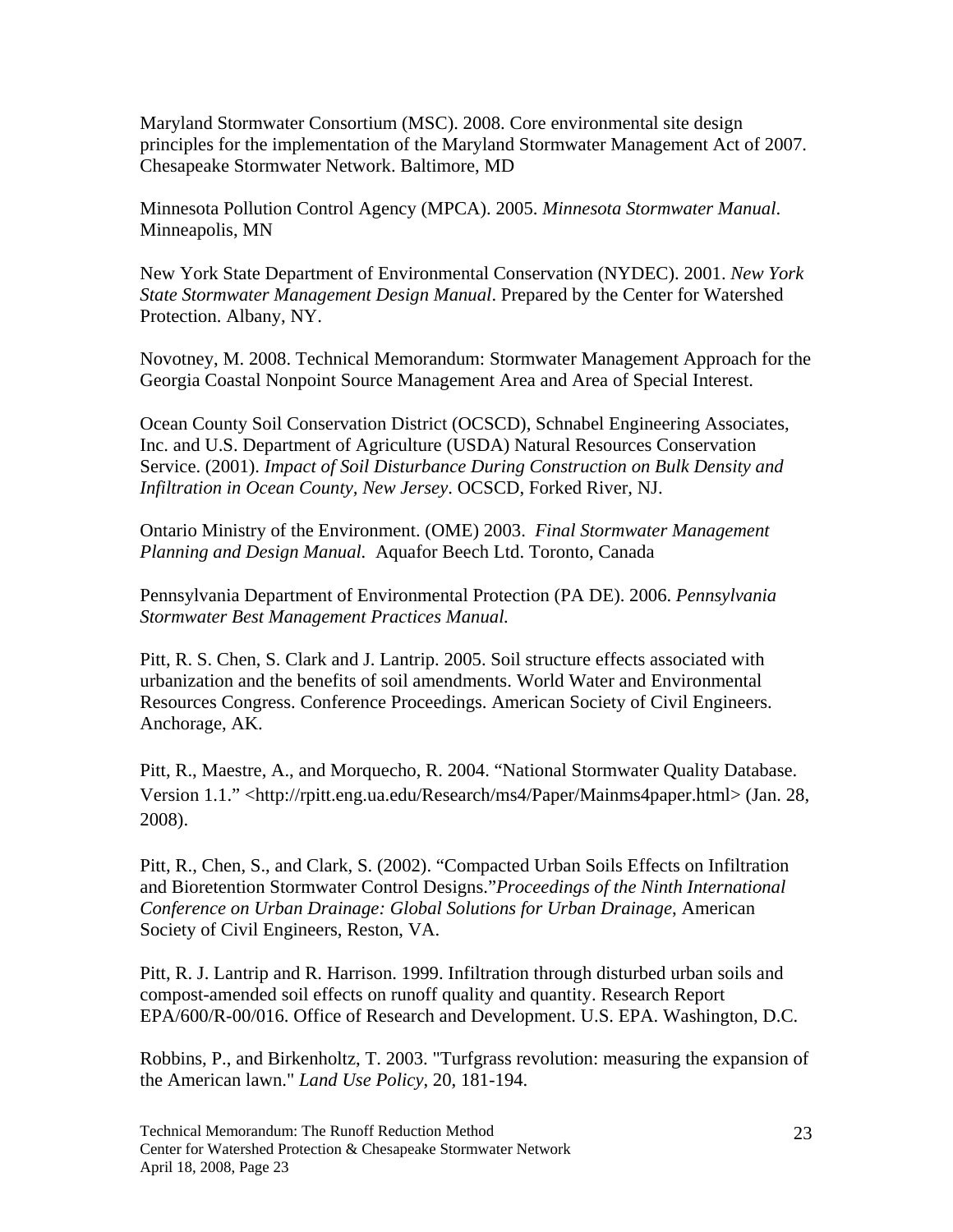Schueler, T. 1987. Controlling urban runoff: a practical manual for planning and designing urban best management practices. Metropolitan Washington Council of Governments. Washington, DC.

Schueler, T., Hirschman, D., Novotney, M, Zielinski, J. 2007. Urban Stormwater Retrofit Practices. Center for Watershed Protection, Ellicott City, MD.

Schueler, T.R., Holland, H.K. 2000. "The Compaction of Urban Soils." *The Practice of Watershed Protection,* Center for Watershed Protection, Ellicott City, MD, 210-214.

Schueler, T. 2001a. The compaction of urban soils. *Watershed Protection Techniques*. 3(2): 661-665.

Schueler, T. 2001b. Can urban soil compaction be reversed? *Watershed Protection Techniques.* 3(2): 666-669.

Shuster, W.D., Bonta, J., Thurston, H., Warnemuende, E., and Smith, D. R. 2005. "Impacts of impervious surface on watershed hydrology: A review." *Urban Water Journal,* 2(4), 263-275.

U.S. Environmental Protection Agency. 2008. Urban BMP Performance Tool (online). http://cfpub.epa.gov/npdes/stormwater/urbanbmp/bmpeffectiveness.cfm.

Walsh, C.J. 2004. "Protection of In-Stream Biota from Urban Impacts: Minimize Catchment Imperviousness or Improve Drainage Design?" *Marine and Freshwater Research,* 55(3), 317-326.

Winer, R. 2000. *National Pollutant Removal Performance Database - 2nd Edition*. Center for Watershed Protection. Ellicott City, MD.

Vermont Department of Environmental Conservation (VTDEC). 2002. The Vermont Stormwater Management Manual. Vermont Agency of Natural Resources.

Virginia Department of Conservation & Recreation (VA DCR). 1999. Virginia Stormwater Management Handbook, First Edition.